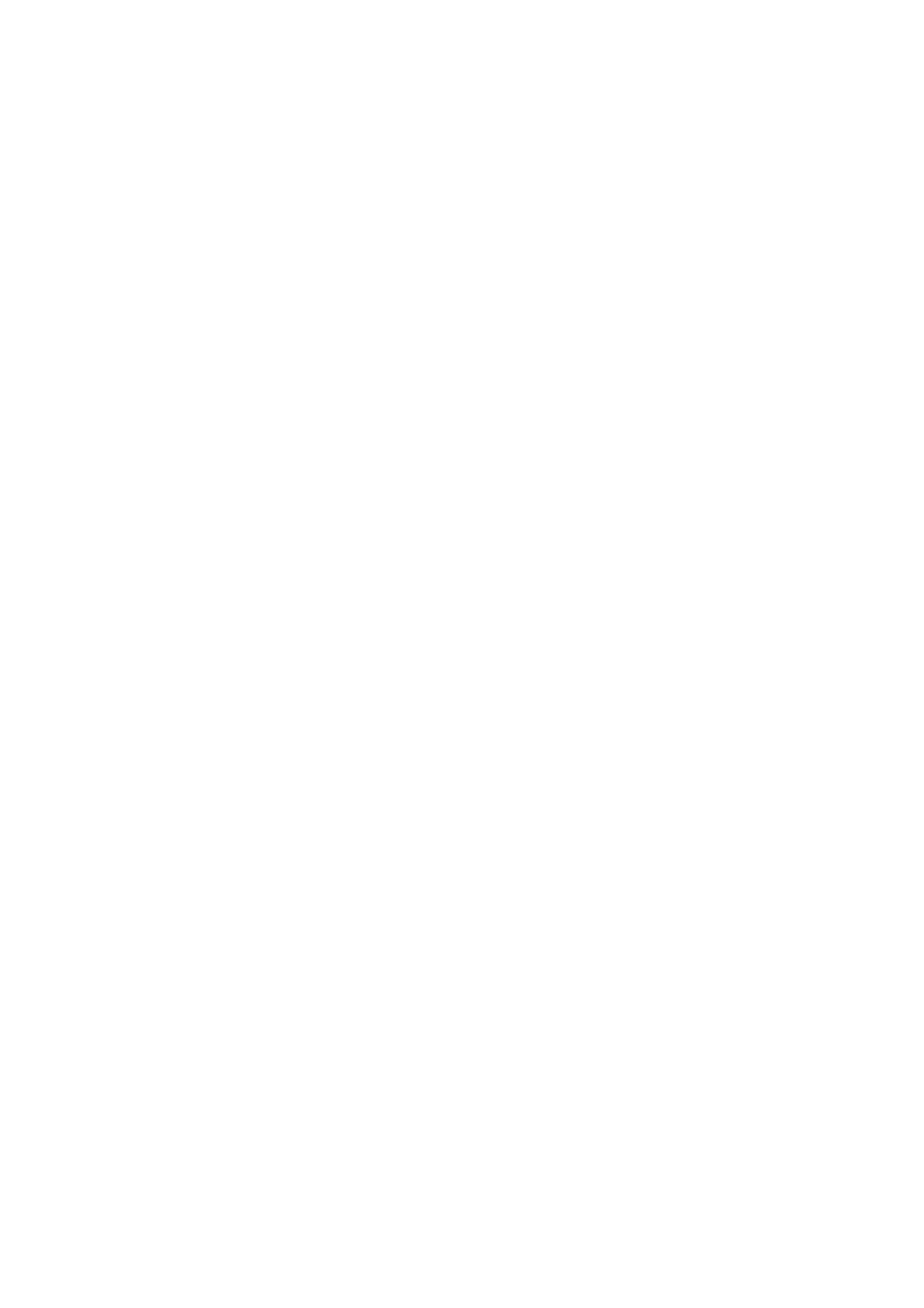## The BIS international financial statistics summary tables

The BIS publishes a variety of international financial statistics, most of them on a quarterly basis. They cover banking statistics on both a locational and a consolidated basis, debt securities issues in both domestic and international markets, and statistics on derivatives traded on exchanges and over the counter. The main purpose of the statistics is to provide a measure of the size and structure of key segments of the global financial market and to monitor their development. A summary of the most recent data is presented in seven tables (see below).<sup>1</sup>

### 1. International banking statistics (Tables 1A, 1B, 2A and 2B)

The locational reporting system provides quarterly data on the international financial claims and liabilities of banks resident in the 44 reporting countries on a gross basis. The methodology is consistent with the principles underlying the compilation of national accounts, balances of payments and external debt statistics. Breakdowns are provided in terms of instrument, currency, sector and vis-à-vis country. The currency breakdown allows the BIS to approximate global bank credit flows adjusted for exchange rate fluctuations.

The consolidated banking statistics cover banks' worldwide on-balance sheet claims, on both a contractual (immediate borrower) and an ultimate risk basis (ie net of risk mitigants such as guarantees and collateral). Positions are reported by head offices in their home country and include all branches and subsidiaries on a worldwide consolidated basis, net of inter-office accounts. Breakdowns are available in terms of instrument, sector, maturity and vis-à-vis country. Information is also available on key off-balance sheet items such as guarantees extended, credit commitments and derivative contracts. Currently 31 countries provide consolidated banking data.

While the locational statistics are appropriate for measuring lending flows in a given period, the consolidated statistics are more suited to gauging the size of banks' country and liquidity risk exposures. The data are compiled by the BIS on the basis of national data reported by the respective central banks, which in turn collect these data from the internationally active banks in their jurisdiction.

### 2. Debt securities statistics (Tables 3A and 3B)

Securities statistic are harmonised with recommendations from the Handbook on Securities Statistics Part 1 (jointly released by BIS, ECB and IMF; available at the IMF web site www.imf.org/external/np/sta/wgsd/pdf/051309.pdf). There are three datasets, each covering a different market of issue: international debt securities, domestic debt securities and total debt securities.

The sectoral breakdown presents data based on the sector of the borrower itself and not on the sector of the parent of the borrower or any guarantor. "General government" comprises central government and other governments, while "Financial corporations" comprises commercial banks, central bank, and other financial institutions.

The compilation methodology was changed in December 2012 for the full history of the statistics. For statistics compiled according to the old methodology, see the detailed Annex Tables in pre-December 2012 version of the *BIS Quarterly Review*.

### 3. Derivatives statistics (Table 4)

Semi-annual data are compiled for activity in over-the-counter (OTC) markets whilst quarterly data are available on activity in exchange-traded markets. The data on OTC derivatives are based on the reporting to the BIS by central banks in major financial centres that in turn collect the information on a consolidated basis from reporting dealers headquartered in their respective country, while those on exchange-traded derivatives are obtained from market sources.

The derivatives data cover notional amounts outstanding and gross market values for a number of risk categories: foreign exchange, interest rates, equity-linked, commodities and credit default swaps. Gross credit exposure in OTC markets after bilateral netting is also available.

 $1$  More detailed tables and options to download the data in time series form are available at www.bis.org/statistics/index.htm.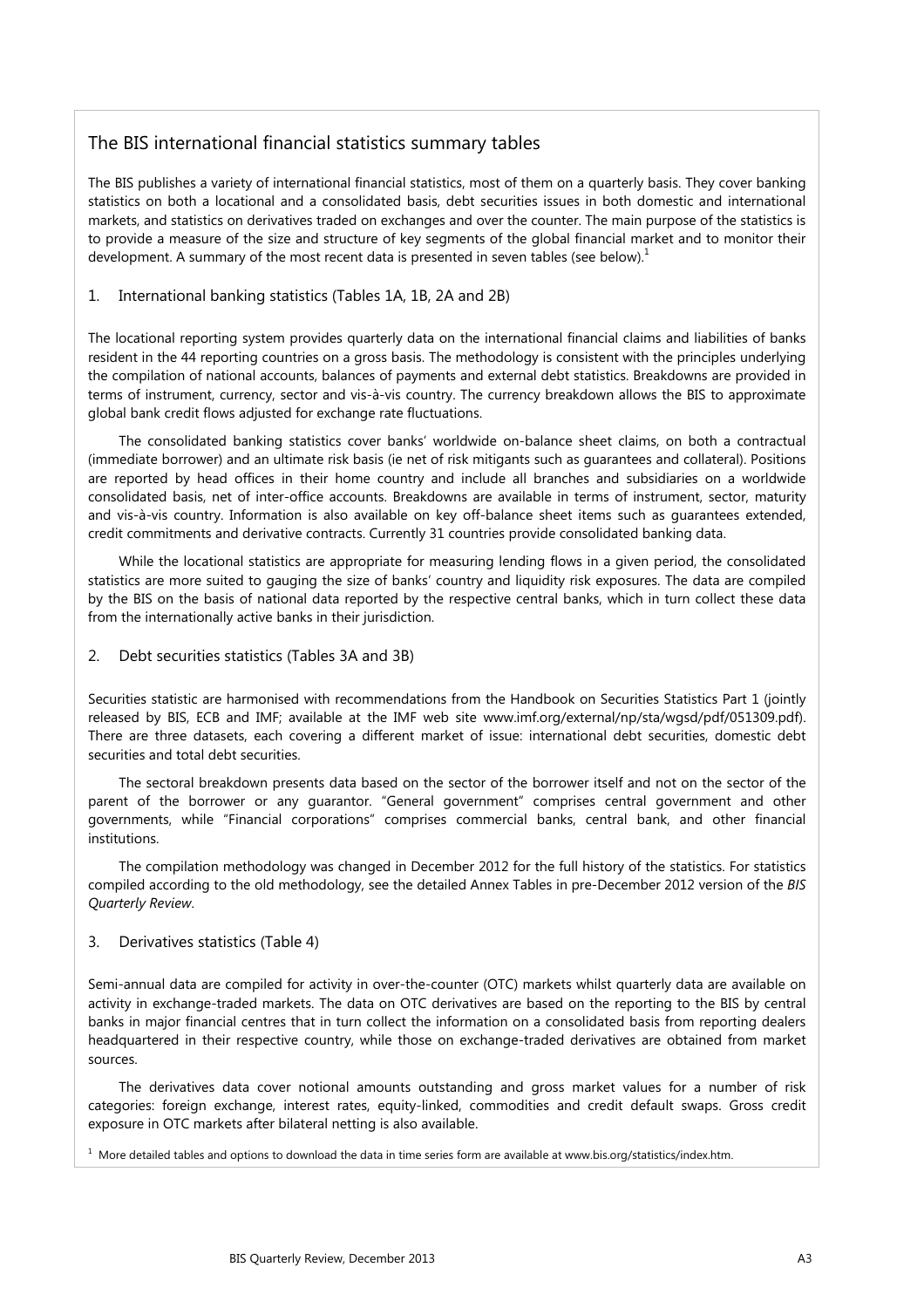## **Table 1A: International positions of banks by residence of counterparty, June 2013**<sup>1</sup>

In billions of US dollars

|                                                | Vis-à-vis | Vis-à-vis | Vis-à-vis emerging market economies |                                                                  |                |               |                |                      |
|------------------------------------------------|-----------|-----------|-------------------------------------|------------------------------------------------------------------|----------------|---------------|----------------|----------------------|
|                                                | advanced  | offshore  | <b>Total</b>                        | Africa                                                           | Asia           | <b>Europe</b> | Latin          | <b>All countries</b> |
|                                                | economies | centres   |                                     |                                                                  |                |               | America        |                      |
|                                                |           |           |                                     | <b>Amounts outstanding</b>                                       |                |               |                |                      |
| <b>Total claims</b>                            | 23,629    | 4,185     | 4,072                               | 487                                                              | 1,918          | 914           | 753            | 32,615               |
| <b>Total cross-border claims</b>               | 20,989    | 3,537     | 3,433                               | 479                                                              | 1,580          | 735           | 639            | 28,251               |
| Loans                                          | 14,714    | 2,854     | 2,714                               | 435                                                              | 1,265          | 556           | 459            | 20,362               |
| Securities                                     | 4,321     | 543       | 398                                 | 17                                                               | 189            | 74            | 118            | 5,472                |
| Claims on banks                                | 12,791    | 1,999     | 1,860                               | 210                                                              | 996            | 388           | 266            | 16,838               |
| Claims on non-banks                            | 8,199     | 1,538     | 1,573                               | 269                                                              | 584            | 348           | 373            | 11,414               |
| US dollar                                      | 8,233     | 2,175     | 1,422                               | 274                                                              | 479            | 219           | 450            | 11,888               |
| Euro                                           | 8,828     | 253       | 451                                 | 83                                                               | 60             | 286           | 22             | 9,705                |
| Foreign currency claims on residents           | 2,640     | 648       | 639                                 | 8                                                                | 337            | 179           | 115            | 3,927                |
|                                                |           |           |                                     | Estimated exchange rate-adjusted changes during the quarter $^2$ |                |               |                |                      |
| <b>Total claims</b>                            | $-491$    | $-50$     | 36                                  | $-1$                                                             | 67             | $\mathbf{1}$  | $-30$          | $-522$               |
| <b>Total cross-border claims</b>               | $-470$    | $-70$     | 23                                  | $\mathbf{1}$                                                     | 59             | -8            | $-27$          | $-515$               |
| Loans                                          | $-226$    | $-52$     | 49                                  | $-2$                                                             | 61             | $-4$          | $-5$           | $-235$               |
| Securities                                     | $-173$    | $-19$     | -9                                  | $\pmb{0}$                                                        | 10             | $-5$          | $-13$          | $-193$               |
| Claims on banks                                | $-289$    | $-20$     | 25                                  | -5                                                               | 42             | $\mathbf 0$   | $-12$          | $-285$               |
| Claims on non-banks                            | $-181$    | $-50$     | $-2$                                | $\overline{4}$                                                   | 17             | -8            | $-14$          | $-231$               |
| US dollar                                      | 31        | $-59$     | $-4$                                | $-2$                                                             | 16             | $-6$          | $-12$          | $-31$                |
| Euro                                           | $-308$    | -13       | 3                                   | $\overline{2}$                                                   | $1\,$          | 3             | $-3$           | $-315$               |
| Foreign currency claims on residents           | $-21$     | 20        | 13                                  | 0                                                                | 8              | 9             | -4             | 12                   |
|                                                |           |           |                                     | <b>Amounts outstanding</b>                                       |                |               |                |                      |
| <b>Total liabilities</b>                       | 20,541    | 5,026     | 3,154                               | 882                                                              | 1,274          | 451           | 547            | 31,587               |
| <b>Total cross-border liabilities</b>          | 17,663    | 4,105     | 2,554                               | 871                                                              | 880            | 334           | 468            | 24,567               |
| Deposits                                       | 14,889    | 3,920     | 2,455                               | 860                                                              | 836            | 328           | 431            | 21,502               |
| Securities                                     | 1,482     | 91        | 22                                  | 3                                                                | 11             | 1             | 7              | 1,597                |
| Liabilities to banks                           | 12,122    | 2,626     | 1,606                               | 560                                                              | 579            | 250           | 217            | 16,523               |
| Liabilities to non-banks                       | 5,542     | 1,478     | 948                                 | 312                                                              | 302            | 84            | 251            | 8,044                |
| US dollar                                      | 7,279     | 2,692     | 1,430                               | 582                                                              | 331            | 167           | 350            | 11,476               |
| Euro                                           | 6,950     | 388       | 300                                 | 119                                                              | 53             | 86            | 41             | 7,775                |
| Foreign currency liabilities to residents      | 2,878     | 922       | 601                                 | 11                                                               | 394            | 117           | 79             | 4,400                |
|                                                |           |           |                                     | Estimated exchange rate-adjusted changes during the quarter $^2$ |                |               |                |                      |
| <b>Total liabilities</b>                       | $-256$    | 62        | -56                                 | $-12$                                                            | $-29$          | $-13$         | $-2$           | $-324$               |
| <b>Total cross-border liabilities</b>          | $-189$    | 53        | $-45$                               | $-13$                                                            | -30            | -9            | $\overline{7}$ | $-190$               |
| Deposits                                       | $-65$     | 48        | $-42$                               | $-14$                                                            | $-31$          | -8            | 11             | $-67$                |
| <b>Securities</b>                              | 8         | 5         | $-3$                                | $\mathbf{0}$                                                     | $-2$           | 0             | $-2$           | 9                    |
| Liabilities to banks                           | $-414$    | 39        | $-49$                               | $-16$                                                            | $-38$          | -3            | 6              | $-427$               |
| Liabilities to non-banks                       | 224       | 14        | 5                                   | 3                                                                | $\overline{7}$ | -6            | $\mathbf{1}$   | 236                  |
| US dollar                                      | 131       | 69        | $-37$                               | $-16$                                                            | $-39$          | 13            | 5              | 162                  |
| Euro                                           | $-197$    | -9        | $-16$                               | $-3$                                                             | 3              | $-14$         | $-2$           | $-226$               |
| Foreign currency liabilities to residents      | $-67$     | 9         | $-12$                               | 1                                                                | 1              | -5            | $-10$          | $-70$                |
| $\sigma$ and a large decomposition of $\sigma$ |           |           |                                     |                                                                  |                |               |                |                      |

Cross-border positions

### Exchange rate-adjusted changes in stocks



Detailed breakdowns and time series data are available at www.bis.org/statistics/bankstats.htm (Tables 1–7B). <sup>2</sup> Taking into account exchange rate effects on outstanding balances in non-dollar currencies.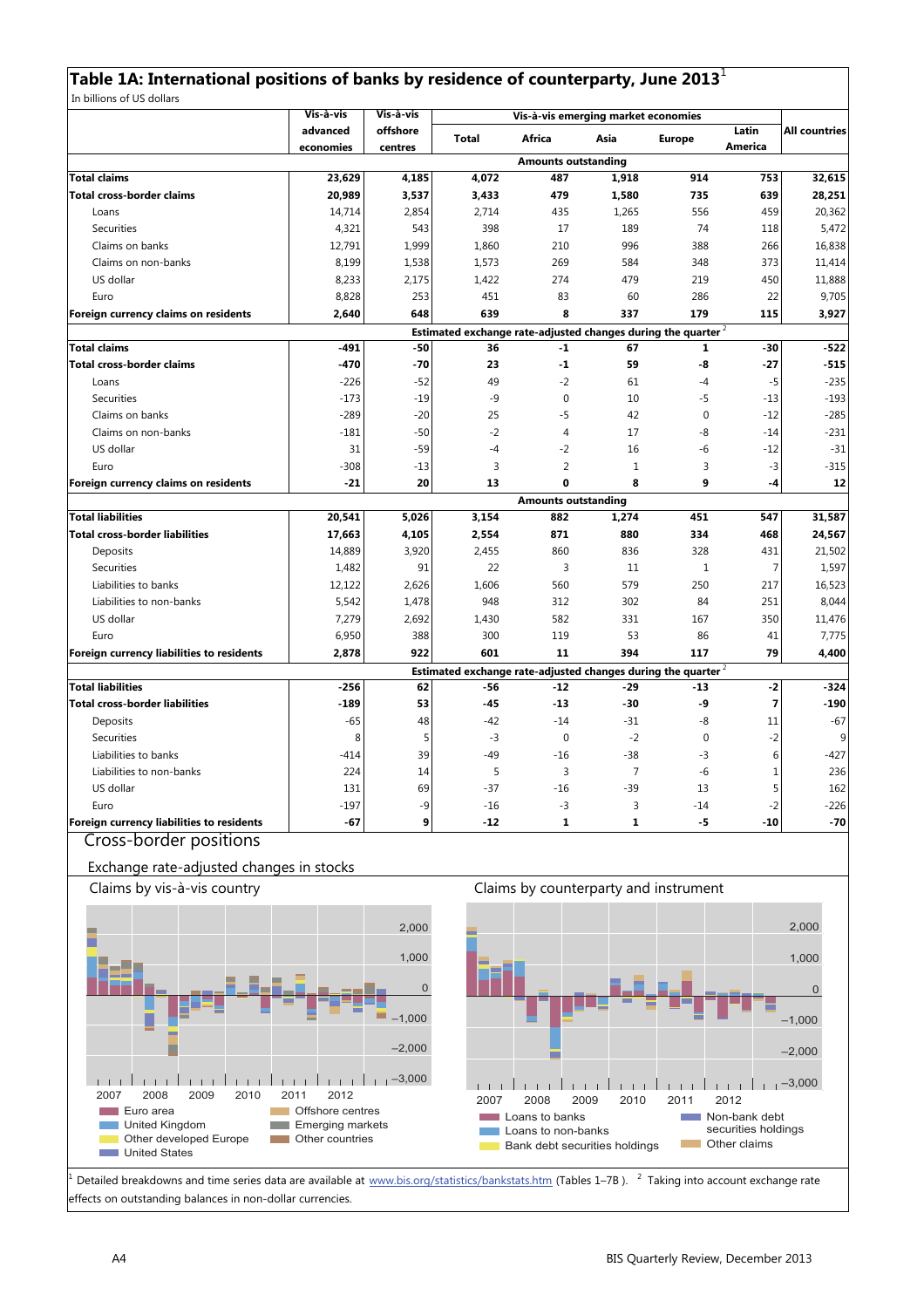# **Table 1B: International positions of banks by nationality of head office, June 2013**<sup>1</sup>

|                                                                                            |               |                |                |                |              | <b>Nationality of banks</b> |                                                                          |                |               |                 |           |
|--------------------------------------------------------------------------------------------|---------------|----------------|----------------|----------------|--------------|-----------------------------|--------------------------------------------------------------------------|----------------|---------------|-----------------|-----------|
|                                                                                            |               |                |                | Nether-        |              | Switzer-                    | <b>United</b>                                                            |                | <b>United</b> | <b>Emerging</b> | All       |
|                                                                                            | <b>France</b> | Germany        | Italy          | lands          | Spain        | land                        | Kingdom                                                                  | Japan          | <b>States</b> | markets         | countries |
|                                                                                            |               |                |                |                |              | <b>Amounts outstanding</b>  |                                                                          |                |               |                 |           |
| <b>Total claims</b>                                                                        | 3.663         | 3,615          | 891            | 1,541          | 686          | 2,268                       | 4,261                                                                    | 4,210          | 3,743         | 1.489           | 32,551    |
| on banks                                                                                   | 2,263         | 2,050          | 549            | 681            | 338          | 1,361                       | 2,340                                                                    | 1,803          | 2,378         | 797             | 18,238    |
| on related foreign offices                                                                 | 1,198         | 1,038          | 221            | 404            | 210          | 910                         | 1,455                                                                    | 922            | 1,431         | 234             | 9,847     |
| on other banks                                                                             | 1,037         | 993            | 328            | 267            | 126          | 447                         | 840                                                                      | 878            | 911           | 506             | 8,148     |
| on official monetary institutions                                                          | 28            | 20             | $\mathbf 0$    | 10             | $\mathbf{1}$ | $\overline{3}$              | 45                                                                       | $\overline{3}$ | 37            | 57              | 243       |
| on non-banks                                                                               | 1,400         | 1,565          | 342            | 860            | 348          | 908                         | 1,921                                                                    | 2,407          | 1,365         | 692             | 14,313    |
| US dollar                                                                                  | 1,195         | 1,178          | 134            | 434            | 224          | 1,235                       | 1,883                                                                    | 2,392          | 2,436         | 1,146           | 14,691    |
| Euro                                                                                       | 1,852         | 1,929          | 665            | 830            | 327          | 475                         | 1,469                                                                    | 573            | 687           | 124             | 10,566    |
| Other currencies                                                                           | 616           | 508            | 92             | 277            | 135          | 559                         | 908                                                                      | 1,245          | 621           | 219             | 7,294     |
|                                                                                            |               |                |                |                |              |                             | Estimated exchange rate-adjusted changes during the quarter <sup>2</sup> |                |               |                 |           |
| <b>Total claims</b>                                                                        | 133           | $-53$          | $-30$          | -86            | $-10$        | $-81$                       | $-54$                                                                    | $-178$         | $-67$         | 3               | $-474$    |
| on banks                                                                                   | 114           | $\overline{7}$ | $-27$          | $-10$          | $-3$         | $-61$                       | $-47$                                                                    | $-24$          | $-52$         | 21              | $-140$    |
| on related foreign offices                                                                 | 74            | $-22$          | $\overline{7}$ | 9              | $-3$         | $-39$                       | $-11$                                                                    | $-21$          | $\mathbf 0$   | $-5$            | $-70$     |
| on other banks                                                                             | 45            | 22             | $-34$          | $-23$          | $\mathbf{1}$ | $-21$                       | $-32$                                                                    | $-4$           | $-53$         | 26              | $-63$     |
| on official monetary institutions                                                          | $-5$          | $\overline{7}$ | $\mathbf 0$    | $\overline{3}$ | $\mathbf{0}$ | $\mathbf{0}$                | $-3$                                                                     | $\mathbf 0$    | $\mathbf{1}$  | $\mathbf 0$     | $-7$      |
| on non-banks                                                                               | 19            | $-61$          | $-3$           | $-76$          | $-7$         | $-20$                       | $-8$                                                                     | $-153$         | $-16$         | $-18$           | $-334$    |
| US dollar                                                                                  | 169           | $-18$          | $-7$           | $-11$          | 5            | $-49$                       | 61                                                                       | $-104$         | $-34$         | 11              | 69        |
| Euro                                                                                       | -8            | $-20$          | $-20$          | $-72$          | -9           | $-9$                        | $-70$                                                                    | $-30$          | $-7$          | $-7$            | $-328$    |
| Other currencies                                                                           | $-28$         | $-15$          | $-4$           | $-2$           | -6           | $-22$                       | $-45$                                                                    | $-44$          | $-27$         | $-1$            | $-214$    |
|                                                                                            |               |                |                |                |              | <b>Amounts outstanding</b>  |                                                                          |                |               |                 |           |
| <b>Total liabilities</b>                                                                   | 3,519         | 3,005          | 677            | 1,544          | 675          | 2,518                       | 4,480                                                                    | 2,552          | 4,360         | 1,556           | 31,628    |
| to banks                                                                                   | 1,892         | 1,709          | 464            | 536            | 427          | 1,301                       | 2,122                                                                    | 1,639          | 2,197         | 870             | 16,816    |
| to related foreign offices                                                                 | 1,085         | 1,040          | 188            | 330            | 151          | 909                         | 1,335                                                                    | 806            | 1,237         | 183             | 8,871     |
| to other banks                                                                             | 708           | 573            | 262            | 176            | 249          | 375                         | 684                                                                      | 767            | 760           | 670             | 7,092     |
| to official monetary institutions                                                          | 99            | 97             | 15             | 29             | 26           | 17                          | 103                                                                      | 66             | 200           | 17              | 852       |
| to non-banks                                                                               | 1,627         | 1,295          | 213            | 1,008          | 248          | 1,218                       | 2,359                                                                    | 914            | 2,164         | 686             | 14,812    |
| US dollar                                                                                  | 1,367         | 1,266          | 118            | 518            | 243          | 1,269                       | 1.802                                                                    | 1,653          | 3,069         | 1,096           | 15,346    |
| Euro                                                                                       | 1,628         | 1,150          | 500            | 654            | 346          | 584                         | 1,408                                                                    | 350            | 621           | 142             | 9,052     |
| Other currencies                                                                           | 523           | 589            | 59             | 372            | 86           | 665                         | 1,270                                                                    | 549            | 670           | 317             | 7,230     |
|                                                                                            |               |                |                |                |              |                             | Estimated exchange rate-adjusted changes during the quarter $2$          |                |               |                 |           |
| <b>Total liabilities</b>                                                                   | 117           | $-65$          | $-20$          | -89            | $-20$        | $-41$                       | -22                                                                      | $-56$          | $-10$         | $\overline{7}$  | $-248$    |
| to banks                                                                                   | 70            | $-53$          | $-17$          | $-7$           | $\mathbf{0}$ | $-72$                       | $-49$                                                                    | $-21$          | $-146$        | 20              | $-336$    |
| to related foreign offices                                                                 | 162           | -8             | 38             | $-19$          | $-1$         | $-41$                       | $-13$                                                                    | $-23$          | $-43$         | $-7$            | -9        |
| to other banks                                                                             | $-94$         | $-48$          | -49            | 15             | $\mathbf{1}$ | $-31$                       | $-27$                                                                    | 5              | $-87$         | 31              | $-285$    |
| to official monetary institutions                                                          | $1\,$         | $\overline{3}$ | $-5$           | $-3$           | $-1$         | $\mathbf{0}$                | -9                                                                       | $-2$           | $-16$         | $-4$            | $-42$     |
| to non-banks                                                                               | 47            | $-13$          | $-3$           | -81            | $-19$        | 31                          | 27                                                                       | $-35$          | 136           | $-13$           | 88        |
| US dollar                                                                                  | 192           | $-23$          | $-9$           | $-29$          | $-4$         | -9                          | 58                                                                       | $-23$          | $\mathbf 1$   | -8              | 193       |
| Euro                                                                                       | $-57$         | $-21$          | $-11$          | -45            | $-15$        | $\mathbf{0}$                | $-34$                                                                    | $-26$          | $-4$          | $\mathbf{0}$    | $-261$    |
| Other currencies                                                                           | $-18$         | $-22$          | $\Omega$       | $-14$          | $-1$         | $-32$                       | $-47$                                                                    | $-7$           | $-7$          | 15              | $-180$    |
| International positions of BIS reporting banks<br>Exchange rate-adjusted changes in stocks |               |                |                |                |              |                             |                                                                          |                |               |                 |           |
| Claims by currency                                                                         |               |                |                |                |              |                             | Liabilities by sector of counterparty                                    |                |               |                 |           |
|                                                                                            |               |                |                | 2,000          |              |                             |                                                                          |                |               |                 | 2.000     |





1 Detailed breakdowns and time series data are available at www.bis.org/statistics/bankstats.htm (Tables 8A–8B).<sup>2</sup> Taking into account exchange rate effects on outstanding balances in non-dollar currencies.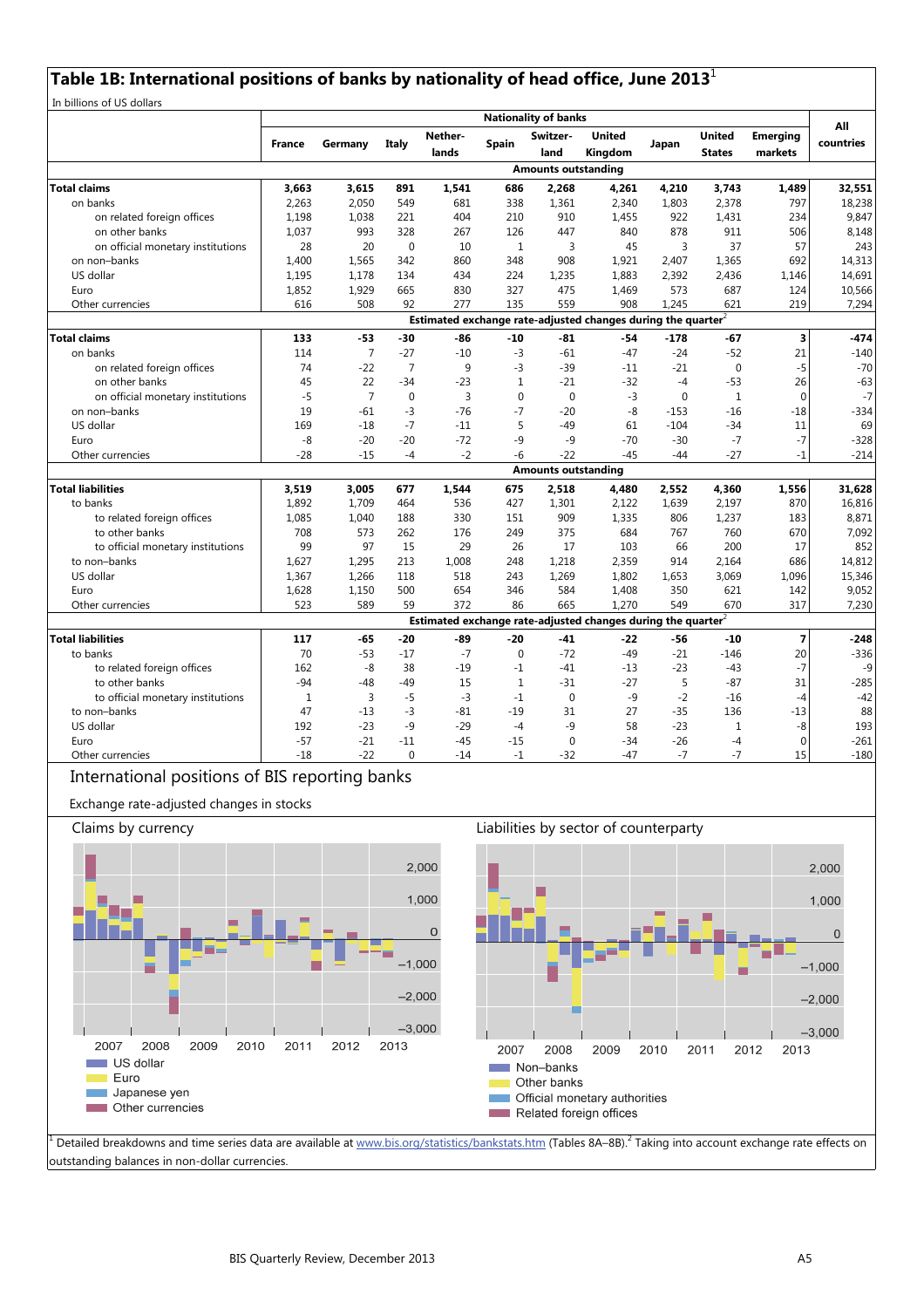## **Table 2A: Consolidated claims, immediate borrower basis, June 2013**<sup>1</sup>

Amounts outstanding, in billions of US dollars

| J,                                      |                       | Vis-à-vis advanced economies                       |           |                |                                             | Vis-à-vis<br>Vis-à-vis emerging market economies |        |       |                |                  | All       |
|-----------------------------------------|-----------------------|----------------------------------------------------|-----------|----------------|---------------------------------------------|--------------------------------------------------|--------|-------|----------------|------------------|-----------|
|                                         | <b>Total</b>          | <b>United</b><br><b>States</b>                     | Euro area | Japan          | offshore<br>centres                         | <b>Total</b>                                     | Africa | Asia  | <b>Europe</b>  | Latin<br>America | countries |
| <b>Foreign claims</b>                   | 21,777                | 5,896                                              | 8,661     | 1,109          | 2,745                                       | 5,752                                            | 627    | 2,378 | 1,445          | 1,301            | 30,522    |
| <b>International claims</b>             | 13,409                | 2,420                                              | 6,320     | 739            | 2,177                                       | 3,440                                            | 427    | 1,639 | 821            | 553              | 19,274    |
| Up to and including one year            | 6,761                 | 882                                                | 2,947     | 612            | 1,141                                       | 1,827                                            | 199    | 1,068 | 302            | 257              | 9,803     |
| Over one year                           | 4,281                 | 886                                                | 2,275     | 44             | 654                                         | 1,298                                            | 204    | 422   | 435            | 238              | 6,314     |
| Unallocated by maturity                 | 2,367                 | 652                                                | 1,098     | 83             | 382                                         | 315                                              | 25     | 149   | 83             | 58               | 3,156     |
| Local currency claims                   | 8,368                 | 3,475                                              | 2,342     | 370            | 568                                         | 2,312                                            | 200    | 739   | 625            | 748              | 11,249    |
| <b>Local currency liabilities</b>       | 6,179                 | 2,549                                              | 1,982     | 200            | 476                                         | 1,720                                            | 175    | 465   | 499            | 581              | 8,377     |
|                                         |                       | Unadjusted changes during the quarter <sup>2</sup> |           |                |                                             |                                                  |        |       |                |                  |           |
| Foreign claims                          | $-126$                | 163                                                | $-6$      | $-44$          | $-19$                                       | $-92$                                            | $-14$  | 24    | -8             | $-93$            | $-224$    |
| International claims                    | $-327$                | $-116$                                             | $-7$      | $-47$          | $-15$                                       | $-16$                                            | $-7$   | 39    | -11            | $-37$            | $-344$    |
| Local currency claims                   | 201                   | 279                                                | $\it 1$   | $\overline{c}$ | $-4$                                        | $-76$                                            | $-7$   | $-15$ | $\mathfrak z$  | -56              | 121       |
| Local currency liabilities              | 49                    | $-15$                                              | 58        | 3              | $-18$                                       | $-52$                                            | -3     | $-19$ | $\overline{2}$ | $-31$            | $-21$     |
| Nationality of reporting banks:         | <b>Foreign claims</b> |                                                    |           |                |                                             |                                                  |        |       |                |                  |           |
| Domestically owned banks (total)        | 18,183                | 5,483                                              | 7,045     | 709            | 2,636                                       | 5,113                                            | 582    | 1,943 | 1,379          | 1,209            | 26,170    |
| Euro area                               | 7,422                 | 1,468                                              | 3,903     | 156            | 396                                         | 2,157                                            | 209    | 303   | 1,072          | 574              | 10,112    |
| Switzerland                             | 1,170                 | 578                                                | 294       | 66             | 213                                         | 157                                              | 28     | 68    | 19             | 42               | 1,550     |
| United Kingdom                          | 2,373                 | 1,104                                              | 898       | 82             | 592                                         | 910                                              | 207    | 507   | 69             | 127              | 3,918     |
| Japan                                   | 2,136                 | 1,131                                              | 573       |                | 567                                         | 380                                              | 32     | 256   | 35             | 58               | 3,084     |
| <b>United States</b>                    | 1,991                 |                                                    | 789       | 343            | 492                                         | 773                                              | 69     | 343   | 94             | 267              | 3,284     |
| Other countries <sup>3</sup>            | 3,091                 | 1,202                                              | 587       | 63             | 376                                         | 735                                              | 39     | 466   | 90             | 140              | 4,223     |
| Other foreign banks                     | 3,594                 | 412                                                | 1,617     | 400            | 110                                         | 639                                              | 45     | 435   | 66             | 92               | 4,352     |
|                                         |                       |                                                    |           |                | <b>International claims, all maturities</b> |                                                  |        |       |                |                  |           |
| <b>Domestically owned banks (total)</b> | 9,920                 | 2,031                                              | 4,776     | 340            | 2,068                                       | 2,804                                            | 385    | 1,204 | 754            | 461              | 15,029    |
| Euro area                               | 4,162                 | 515                                                | 2,376     | 100            | 359                                         | 1,034                                            | 150    | 222   | 519            | 142              | 5,691     |
| Switzerland                             | 547                   | 110                                                | 267       | 18             | 198                                         | 124                                              | 25     | 54    | 18             | 26               | 879       |
| United Kingdom                          | 1,035                 | 346                                                | 528       | 38             | 247                                         | 430                                              | 88     | 248   | 49             | 45               | 1,756     |
| Japan                                   | 1,640                 | 755                                                | 538       |                | 523                                         | 285                                              | 32     | 165   | 34             | 55               | 2,448     |
| <b>United States</b>                    | 1,327                 |                                                    | 695       | 141            | 440                                         | 439                                              | 52     | 198   | 65             | 124              | 2,234     |
| Other countries <sup>3</sup>            | 1,208                 | 305                                                | 372       | 43             | 300                                         | 492                                              | 38     | 317   | 69             | 68               | 2,021     |
| Other foreign banks                     | 3,489                 | 389                                                | 1,544     | 399            | 110                                         | 636                                              | 43     | 435   | 66             | 92               | 4,245     |
|                                         |                       |                                                    |           |                |                                             | International claims, short-term                 |        |       |                |                  |           |
| Domestically owned banks (total)        | 4,587                 | 683                                                | 2,089     | 263            | 1,071                                       | 1,437                                            | 177    | 758   | 277            | 225              | 7,167     |
| Euro area                               | 1,902                 | 241                                                | 893       | 65             | 178                                         | 386                                              | 53     | 110   | 157            | 66               | 2,506     |
| Switzerland                             | 310                   | 48                                                 | 154       | 10             | 146                                         | 71                                               | 19     | 30    | 9              | 14               | 529       |
| United Kingdom                          | 492                   | 150                                                | 264       | 23             | 151                                         | 252                                              | 41     | 159   | 31             | 21               | 899       |
| Japan                                   | 222                   | 85                                                 | 65        |                | 51                                          | 106                                              | 6      | 81    | 8              | 11               | 379       |
| <b>United States</b>                    | 999                   |                                                    | 507       | 132            | 376                                         | 331                                              | 42     | 163   | 44             | 82               | 1,726     |
| Other countries <sup>3</sup>            | 662                   | 158                                                | 206       | 34             | 170                                         | 290                                              | 16     | 214   | 29             | 31               | 1,127     |
| <b>Other foreign banks</b>              | 2,174                 | 199                                                | 858       | 349            | 70                                          | 390                                              | 22     | 311   | 25             | 32               | 2,635     |

International claims of BIS reporting banks on an immediate borrower basis<sup>4</sup>



 $^1$  Detailed breakdowns and time series data are available at www.bis.org/statistics/consstats.htm (Tables 9A–9B and BIS WebStats). <sup>2</sup> Quarterly difference in outstanding stocks, excluding effects of breaks in series, not adjusted for exchange rate movements.<sup>3</sup> Domestically owned banks in other reporting countries.<sup>4</sup> Worldwide consolidated positions of domestically owned banks and unconsolidated positions of foreign banks in 30 reporting countries.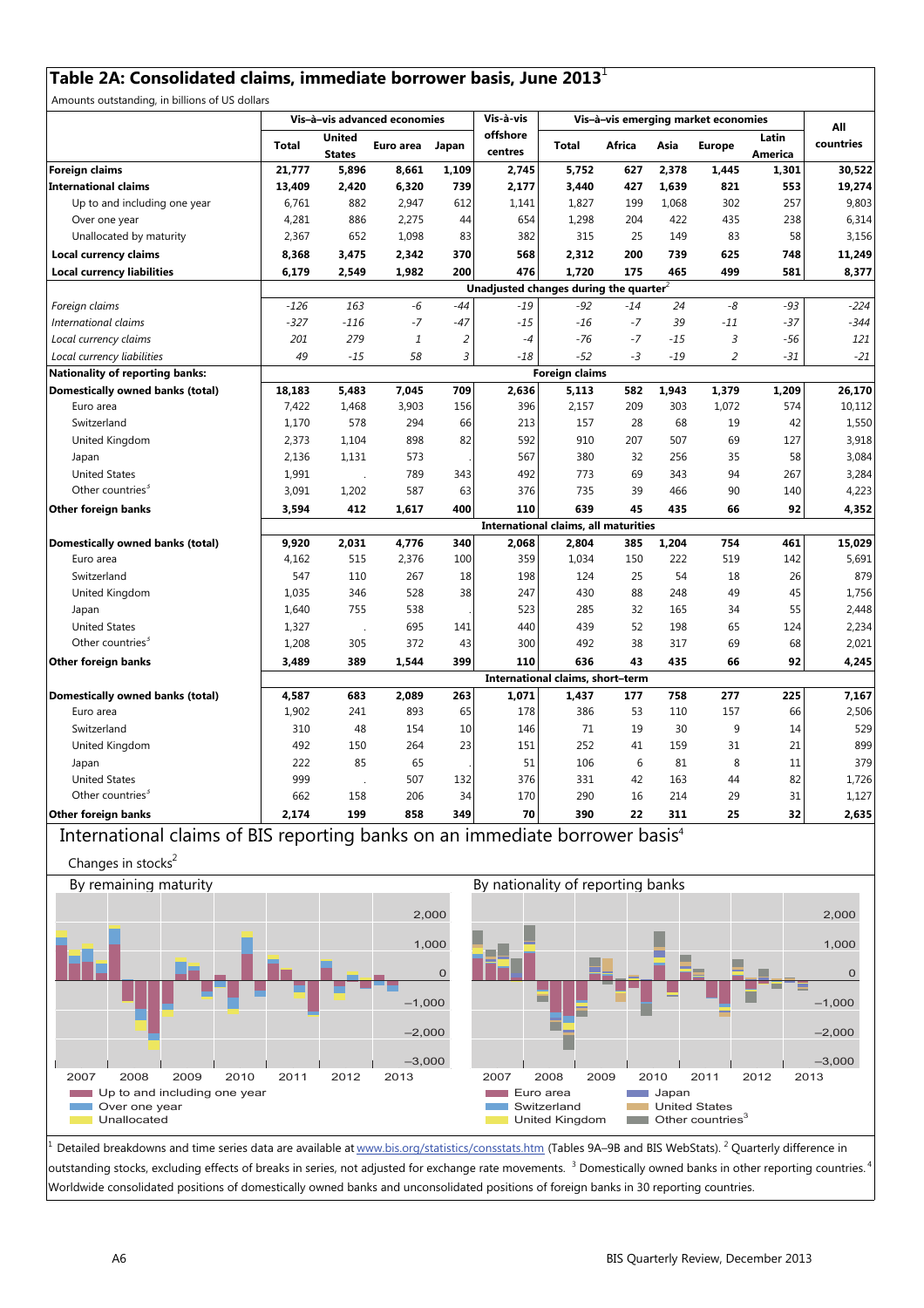## **Table 2B: Consolidated claims, ultimate risk basis, June 2013**<sup>1</sup>

Amounts outstanding, in billions of US dollars

| offshore<br>Latin<br>United<br>countries<br>Africa<br>Asia<br><b>Total</b><br>Euro area<br><b>Total</b><br><b>Europe</b><br>Japan<br>centres<br><b>America</b><br><b>States</b><br><b>Foreign claims</b><br>730<br>532<br>1,893<br>17,842<br>5,486<br>6,867<br>1,995<br>4,939<br>1,333<br>1,181<br>25,027<br>3,889<br>750<br>252<br>971<br>75<br>551<br>198<br><b>Banks</b><br>1,611<br>147<br>148<br>Public sector<br>4,094<br>1,622<br>1,583<br>202<br>211<br>1,205<br>128<br>401<br>309<br>368<br>329<br>662<br>Non-bank private sector<br>9,718<br>3,067<br>3,643<br>274<br>1,614<br>2,743<br>940<br>813<br>48<br>30<br>23<br>19<br>2<br>3<br>Unallocated<br>141<br>1<br>1<br>14<br><b>Cross-border claims</b><br>9,010<br>2,061<br>2,154<br>996<br>502<br>4,540<br>286<br>1,219<br>289<br>367<br>776<br>2,785<br>243<br>Local claims in all currencies<br>8,832<br>3,425<br>2,327<br>444<br>898<br>831<br>813<br>Unadjusted changes during the quarter <sup>2</sup><br>$-135$<br>125<br>$-16$<br>$-16$<br>13<br>$-102$<br>$-16$<br>$\overline{4}$<br>-8<br>-82<br>$-204$<br>Foreign claims<br>$-145$<br>-8<br>0<br>$-25$<br>$-9$<br>19<br>Cross-border claims<br>$-302$<br>$-31$<br>$-10$<br>$-25$<br>270<br>$-7$<br>$-77$<br>105<br>Local claims in all currencies<br>167<br>15<br>12<br>$-7$<br>$-15$<br>$\overline{2}$<br>$-57$<br><b>Foreign claims</b><br>Nationality of reporting banks <sup>3</sup><br>730<br>1,995<br>4,939<br>1,181<br><b>Total</b><br>17,842<br>5,486<br>6,867<br>532<br>1,893<br>1,333<br>152<br>Euro area<br>7,340<br>1,464<br>3,823<br>328<br>2,104<br>196<br>297<br>1,035<br>576<br>1,234<br>86<br>113<br>446<br>116<br>108<br>186<br>France<br>2,180<br>536<br>36<br>470<br>1,000<br>46<br>118<br>310<br>42<br>108<br>122<br>38<br>Germany<br>2,145<br>576<br>9<br>3<br>Italy<br>29<br>474<br>11<br>212<br>10<br>189<br><br>862<br>207<br>237<br>5<br>542<br>3<br>Spain<br>15<br>12<br>60<br>467<br>600<br>68<br>Switzerland<br>1,210<br>310<br>141<br>145<br>18<br>67<br>21<br>39 |                |       |       | Vis-à-vis advanced economies |    | Vis-à-vis | Vis-à-vis emerging market economies |     |     |    |     | All   |  |
|------------------------------------------------------------------------------------------------------------------------------------------------------------------------------------------------------------------------------------------------------------------------------------------------------------------------------------------------------------------------------------------------------------------------------------------------------------------------------------------------------------------------------------------------------------------------------------------------------------------------------------------------------------------------------------------------------------------------------------------------------------------------------------------------------------------------------------------------------------------------------------------------------------------------------------------------------------------------------------------------------------------------------------------------------------------------------------------------------------------------------------------------------------------------------------------------------------------------------------------------------------------------------------------------------------------------------------------------------------------------------------------------------------------------------------------------------------------------------------------------------------------------------------------------------------------------------------------------------------------------------------------------------------------------------------------------------------------------------------------------------------------------------------------------------------------------------------------------------------------------------------------------------------------------------------------------------------------------------------------------------------------------|----------------|-------|-------|------------------------------|----|-----------|-------------------------------------|-----|-----|----|-----|-------|--|
|                                                                                                                                                                                                                                                                                                                                                                                                                                                                                                                                                                                                                                                                                                                                                                                                                                                                                                                                                                                                                                                                                                                                                                                                                                                                                                                                                                                                                                                                                                                                                                                                                                                                                                                                                                                                                                                                                                                                                                                                                        |                |       |       |                              |    |           |                                     |     |     |    |     |       |  |
|                                                                                                                                                                                                                                                                                                                                                                                                                                                                                                                                                                                                                                                                                                                                                                                                                                                                                                                                                                                                                                                                                                                                                                                                                                                                                                                                                                                                                                                                                                                                                                                                                                                                                                                                                                                                                                                                                                                                                                                                                        |                |       |       |                              |    |           |                                     |     |     |    |     |       |  |
| 5,675<br>14,146<br>187<br>12,628<br>12,399<br>$-309$<br>25,027<br>9,903<br>2,749<br>2,626<br>809<br>1,464<br>1,508                                                                                                                                                                                                                                                                                                                                                                                                                                                                                                                                                                                                                                                                                                                                                                                                                                                                                                                                                                                                                                                                                                                                                                                                                                                                                                                                                                                                                                                                                                                                                                                                                                                                                                                                                                                                                                                                                                     |                |       |       |                              |    |           |                                     |     |     |    |     | 5,019 |  |
|                                                                                                                                                                                                                                                                                                                                                                                                                                                                                                                                                                                                                                                                                                                                                                                                                                                                                                                                                                                                                                                                                                                                                                                                                                                                                                                                                                                                                                                                                                                                                                                                                                                                                                                                                                                                                                                                                                                                                                                                                        |                |       |       |                              |    |           |                                     |     |     |    |     |       |  |
|                                                                                                                                                                                                                                                                                                                                                                                                                                                                                                                                                                                                                                                                                                                                                                                                                                                                                                                                                                                                                                                                                                                                                                                                                                                                                                                                                                                                                                                                                                                                                                                                                                                                                                                                                                                                                                                                                                                                                                                                                        |                |       |       |                              |    |           |                                     |     |     |    |     |       |  |
|                                                                                                                                                                                                                                                                                                                                                                                                                                                                                                                                                                                                                                                                                                                                                                                                                                                                                                                                                                                                                                                                                                                                                                                                                                                                                                                                                                                                                                                                                                                                                                                                                                                                                                                                                                                                                                                                                                                                                                                                                        |                |       |       |                              |    |           |                                     |     |     |    |     |       |  |
|                                                                                                                                                                                                                                                                                                                                                                                                                                                                                                                                                                                                                                                                                                                                                                                                                                                                                                                                                                                                                                                                                                                                                                                                                                                                                                                                                                                                                                                                                                                                                                                                                                                                                                                                                                                                                                                                                                                                                                                                                        |                |       |       |                              |    |           |                                     |     |     |    |     |       |  |
|                                                                                                                                                                                                                                                                                                                                                                                                                                                                                                                                                                                                                                                                                                                                                                                                                                                                                                                                                                                                                                                                                                                                                                                                                                                                                                                                                                                                                                                                                                                                                                                                                                                                                                                                                                                                                                                                                                                                                                                                                        |                |       |       |                              |    |           |                                     |     |     |    |     |       |  |
|                                                                                                                                                                                                                                                                                                                                                                                                                                                                                                                                                                                                                                                                                                                                                                                                                                                                                                                                                                                                                                                                                                                                                                                                                                                                                                                                                                                                                                                                                                                                                                                                                                                                                                                                                                                                                                                                                                                                                                                                                        |                |       |       |                              |    |           |                                     |     |     |    |     |       |  |
|                                                                                                                                                                                                                                                                                                                                                                                                                                                                                                                                                                                                                                                                                                                                                                                                                                                                                                                                                                                                                                                                                                                                                                                                                                                                                                                                                                                                                                                                                                                                                                                                                                                                                                                                                                                                                                                                                                                                                                                                                        |                |       |       |                              |    |           |                                     |     |     |    |     |       |  |
|                                                                                                                                                                                                                                                                                                                                                                                                                                                                                                                                                                                                                                                                                                                                                                                                                                                                                                                                                                                                                                                                                                                                                                                                                                                                                                                                                                                                                                                                                                                                                                                                                                                                                                                                                                                                                                                                                                                                                                                                                        |                |       |       |                              |    |           |                                     |     |     |    |     |       |  |
|                                                                                                                                                                                                                                                                                                                                                                                                                                                                                                                                                                                                                                                                                                                                                                                                                                                                                                                                                                                                                                                                                                                                                                                                                                                                                                                                                                                                                                                                                                                                                                                                                                                                                                                                                                                                                                                                                                                                                                                                                        |                |       |       |                              |    |           |                                     |     |     |    |     |       |  |
|                                                                                                                                                                                                                                                                                                                                                                                                                                                                                                                                                                                                                                                                                                                                                                                                                                                                                                                                                                                                                                                                                                                                                                                                                                                                                                                                                                                                                                                                                                                                                                                                                                                                                                                                                                                                                                                                                                                                                                                                                        |                |       |       |                              |    |           |                                     |     |     |    |     |       |  |
|                                                                                                                                                                                                                                                                                                                                                                                                                                                                                                                                                                                                                                                                                                                                                                                                                                                                                                                                                                                                                                                                                                                                                                                                                                                                                                                                                                                                                                                                                                                                                                                                                                                                                                                                                                                                                                                                                                                                                                                                                        |                |       |       |                              |    |           |                                     |     |     |    |     |       |  |
|                                                                                                                                                                                                                                                                                                                                                                                                                                                                                                                                                                                                                                                                                                                                                                                                                                                                                                                                                                                                                                                                                                                                                                                                                                                                                                                                                                                                                                                                                                                                                                                                                                                                                                                                                                                                                                                                                                                                                                                                                        |                |       |       |                              |    |           |                                     |     |     |    |     |       |  |
|                                                                                                                                                                                                                                                                                                                                                                                                                                                                                                                                                                                                                                                                                                                                                                                                                                                                                                                                                                                                                                                                                                                                                                                                                                                                                                                                                                                                                                                                                                                                                                                                                                                                                                                                                                                                                                                                                                                                                                                                                        |                |       |       |                              |    |           |                                     |     |     |    |     |       |  |
|                                                                                                                                                                                                                                                                                                                                                                                                                                                                                                                                                                                                                                                                                                                                                                                                                                                                                                                                                                                                                                                                                                                                                                                                                                                                                                                                                                                                                                                                                                                                                                                                                                                                                                                                                                                                                                                                                                                                                                                                                        |                |       |       |                              |    |           |                                     |     |     |    |     |       |  |
|                                                                                                                                                                                                                                                                                                                                                                                                                                                                                                                                                                                                                                                                                                                                                                                                                                                                                                                                                                                                                                                                                                                                                                                                                                                                                                                                                                                                                                                                                                                                                                                                                                                                                                                                                                                                                                                                                                                                                                                                                        |                |       |       |                              |    |           |                                     |     |     |    |     |       |  |
|                                                                                                                                                                                                                                                                                                                                                                                                                                                                                                                                                                                                                                                                                                                                                                                                                                                                                                                                                                                                                                                                                                                                                                                                                                                                                                                                                                                                                                                                                                                                                                                                                                                                                                                                                                                                                                                                                                                                                                                                                        |                |       |       |                              |    |           |                                     |     |     |    |     |       |  |
|                                                                                                                                                                                                                                                                                                                                                                                                                                                                                                                                                                                                                                                                                                                                                                                                                                                                                                                                                                                                                                                                                                                                                                                                                                                                                                                                                                                                                                                                                                                                                                                                                                                                                                                                                                                                                                                                                                                                                                                                                        |                |       |       |                              |    |           |                                     |     |     |    |     |       |  |
|                                                                                                                                                                                                                                                                                                                                                                                                                                                                                                                                                                                                                                                                                                                                                                                                                                                                                                                                                                                                                                                                                                                                                                                                                                                                                                                                                                                                                                                                                                                                                                                                                                                                                                                                                                                                                                                                                                                                                                                                                        | United Kingdom | 2,396 | 1,086 | 921                          | 95 | 548       | 932                                 | 202 | 525 | 72 | 132 | 3,918 |  |
| 1,202<br>371<br>28<br>249<br>33<br>61<br>2,884<br>2,133<br>530<br>380<br>Japan                                                                                                                                                                                                                                                                                                                                                                                                                                                                                                                                                                                                                                                                                                                                                                                                                                                                                                                                                                                                                                                                                                                                                                                                                                                                                                                                                                                                                                                                                                                                                                                                                                                                                                                                                                                                                                                                                                                                         |                |       |       |                              |    |           |                                     |     |     |    |     |       |  |
| <b>United States</b><br>782<br>775<br>65<br>349<br>94<br>3,222<br>2,048<br>373<br>358<br>266                                                                                                                                                                                                                                                                                                                                                                                                                                                                                                                                                                                                                                                                                                                                                                                                                                                                                                                                                                                                                                                                                                                                                                                                                                                                                                                                                                                                                                                                                                                                                                                                                                                                                                                                                                                                                                                                                                                           |                |       |       |                              |    |           |                                     |     |     |    |     |       |  |
| 500<br>241<br>612<br>22<br>3,590<br>Other countries<br>2,715<br>1,134<br>41<br>406<br>77<br>107                                                                                                                                                                                                                                                                                                                                                                                                                                                                                                                                                                                                                                                                                                                                                                                                                                                                                                                                                                                                                                                                                                                                                                                                                                                                                                                                                                                                                                                                                                                                                                                                                                                                                                                                                                                                                                                                                                                        |                |       |       |                              |    |           |                                     |     |     |    |     |       |  |
| <b>Cross-border claims</b>                                                                                                                                                                                                                                                                                                                                                                                                                                                                                                                                                                                                                                                                                                                                                                                                                                                                                                                                                                                                                                                                                                                                                                                                                                                                                                                                                                                                                                                                                                                                                                                                                                                                                                                                                                                                                                                                                                                                                                                             |                |       |       |                              |    |           |                                     |     |     |    |     |       |  |
| 286<br>1,219<br>2,154<br>289<br>996<br>502<br>367<br>12,628<br><b>Total</b><br>9,010<br>2,061<br>4,540                                                                                                                                                                                                                                                                                                                                                                                                                                                                                                                                                                                                                                                                                                                                                                                                                                                                                                                                                                                                                                                                                                                                                                                                                                                                                                                                                                                                                                                                                                                                                                                                                                                                                                                                                                                                                                                                                                                 |                |       |       |                              |    |           |                                     |     |     |    |     |       |  |
| 753<br>4,895<br>3,762<br>506<br>2,239<br>80<br>251<br>128<br>204<br>315<br>Euro area<br>105                                                                                                                                                                                                                                                                                                                                                                                                                                                                                                                                                                                                                                                                                                                                                                                                                                                                                                                                                                                                                                                                                                                                                                                                                                                                                                                                                                                                                                                                                                                                                                                                                                                                                                                                                                                                                                                                                                                            |                |       |       |                              |    |           |                                     |     |     |    |     |       |  |
| 1,379<br>1,072<br>681<br>36<br>85<br>213<br>66<br>75<br>47<br>France<br>130<br>26                                                                                                                                                                                                                                                                                                                                                                                                                                                                                                                                                                                                                                                                                                                                                                                                                                                                                                                                                                                                                                                                                                                                                                                                                                                                                                                                                                                                                                                                                                                                                                                                                                                                                                                                                                                                                                                                                                                                      |                |       |       |                              |    |           |                                     |     |     |    |     |       |  |
| 1,865<br>267<br>839<br>29<br>103<br>227<br>41<br>70<br>35<br>Germany<br>1,483<br>81                                                                                                                                                                                                                                                                                                                                                                                                                                                                                                                                                                                                                                                                                                                                                                                                                                                                                                                                                                                                                                                                                                                                                                                                                                                                                                                                                                                                                                                                                                                                                                                                                                                                                                                                                                                                                                                                                                                                    |                |       |       |                              |    |           |                                     |     |     |    |     |       |  |
| 298<br>Italy<br>234<br>21<br>9<br>44<br>3<br>28<br>3<br>151<br>10<br>                                                                                                                                                                                                                                                                                                                                                                                                                                                                                                                                                                                                                                                                                                                                                                                                                                                                                                                                                                                                                                                                                                                                                                                                                                                                                                                                                                                                                                                                                                                                                                                                                                                                                                                                                                                                                                                                                                                                                  |                |       |       |                              |    |           |                                     |     |     |    |     |       |  |
| 5<br>3<br>5<br>280<br>Spain<br>179<br>21<br>108<br>12<br>11<br>44<br>26                                                                                                                                                                                                                                                                                                                                                                                                                                                                                                                                                                                                                                                                                                                                                                                                                                                                                                                                                                                                                                                                                                                                                                                                                                                                                                                                                                                                                                                                                                                                                                                                                                                                                                                                                                                                                                                                                                                                                |                |       |       |                              |    |           |                                     |     |     |    |     |       |  |
| 20<br>746<br>Switzerland<br>519<br>115<br>280<br>104<br>54<br>20<br>23<br>112<br>16                                                                                                                                                                                                                                                                                                                                                                                                                                                                                                                                                                                                                                                                                                                                                                                                                                                                                                                                                                                                                                                                                                                                                                                                                                                                                                                                                                                                                                                                                                                                                                                                                                                                                                                                                                                                                                                                                                                                    |                |       |       |                              |    |           |                                     |     |     |    |     |       |  |
| 1,555<br>343<br>523<br>33<br>352<br>58<br>208<br>46<br>40<br>United Kingdom<br>1,016<br>144                                                                                                                                                                                                                                                                                                                                                                                                                                                                                                                                                                                                                                                                                                                                                                                                                                                                                                                                                                                                                                                                                                                                                                                                                                                                                                                                                                                                                                                                                                                                                                                                                                                                                                                                                                                                                                                                                                                            |                |       |       |                              |    |           |                                     |     |     |    |     |       |  |
| 57<br>2,203<br>1,657<br>850<br>496<br>235<br>25<br>122<br>31<br>Japan<br>311                                                                                                                                                                                                                                                                                                                                                                                                                                                                                                                                                                                                                                                                                                                                                                                                                                                                                                                                                                                                                                                                                                                                                                                                                                                                                                                                                                                                                                                                                                                                                                                                                                                                                                                                                                                                                                                                                                                                           |                |       |       |                              |    |           |                                     |     |     |    |     |       |  |
| 1,897<br><b>United States</b><br>1,187<br>683<br>130<br>282<br>386<br>44<br>174<br>61<br>106<br>$\ddot{\phantom{a}}$                                                                                                                                                                                                                                                                                                                                                                                                                                                                                                                                                                                                                                                                                                                                                                                                                                                                                                                                                                                                                                                                                                                                                                                                                                                                                                                                                                                                                                                                                                                                                                                                                                                                                                                                                                                                                                                                                                   |                |       |       |                              |    |           |                                     |     |     |    |     |       |  |
| 23<br>127<br>1,332<br>Other countries<br>870<br>247<br>319<br>316<br>19<br>233<br>28<br>36                                                                                                                                                                                                                                                                                                                                                                                                                                                                                                                                                                                                                                                                                                                                                                                                                                                                                                                                                                                                                                                                                                                                                                                                                                                                                                                                                                                                                                                                                                                                                                                                                                                                                                                                                                                                                                                                                                                             |                |       |       |                              |    |           |                                     |     |     |    |     |       |  |
| Other potential exposures <sup>4, 5</sup>                                                                                                                                                                                                                                                                                                                                                                                                                                                                                                                                                                                                                                                                                                                                                                                                                                                                                                                                                                                                                                                                                                                                                                                                                                                                                                                                                                                                                                                                                                                                                                                                                                                                                                                                                                                                                                                                                                                                                                              |                |       |       |                              |    |           |                                     |     |     |    |     |       |  |
| 982<br>88<br>102<br>155<br>65<br>25<br>34<br>2,988<br>2,715<br>691<br>31<br>Derivatives contracts                                                                                                                                                                                                                                                                                                                                                                                                                                                                                                                                                                                                                                                                                                                                                                                                                                                                                                                                                                                                                                                                                                                                                                                                                                                                                                                                                                                                                                                                                                                                                                                                                                                                                                                                                                                                                                                                                                                      |                |       |       |                              |    |           |                                     |     |     |    |     |       |  |
| 253<br>152<br>9,069<br>6,915<br>931<br>2,691<br>236<br>1,354<br>452<br>475<br>276<br>Guarantees extended                                                                                                                                                                                                                                                                                                                                                                                                                                                                                                                                                                                                                                                                                                                                                                                                                                                                                                                                                                                                                                                                                                                                                                                                                                                                                                                                                                                                                                                                                                                                                                                                                                                                                                                                                                                                                                                                                                               |                |       |       |                              |    |           |                                     |     |     |    |     |       |  |
| 3,495<br>Credit commitments<br>2,728<br>964<br>933<br>38<br>199<br>559<br>68<br>198<br>130<br>164                                                                                                                                                                                                                                                                                                                                                                                                                                                                                                                                                                                                                                                                                                                                                                                                                                                                                                                                                                                                                                                                                                                                                                                                                                                                                                                                                                                                                                                                                                                                                                                                                                                                                                                                                                                                                                                                                                                      |                |       |       |                              |    |           |                                     |     |     |    |     |       |  |

## Consolidated claims and other potential exposures of BIS reporting banks

## on an ultimate risk basis



1 Detailed breakdowns and time series data are available at www.bis.org/statistics/consstats/htm (Tables 9C–9E). <sup>2</sup> Quarterly difference in outstanding stocks, excluding effects of breaks in series, not adjusted for exchange rate movements. <sup>3</sup> Worldwide consolidated positions of domestically owned banks of 24 reporting countries. <sup>4</sup> Not included in foreign claims. <sup>5</sup> Derivatives relate to positive market values recorded as on– or off–balance sheet items. Credit commitments and guarantees are recorded as off–balance sheet items.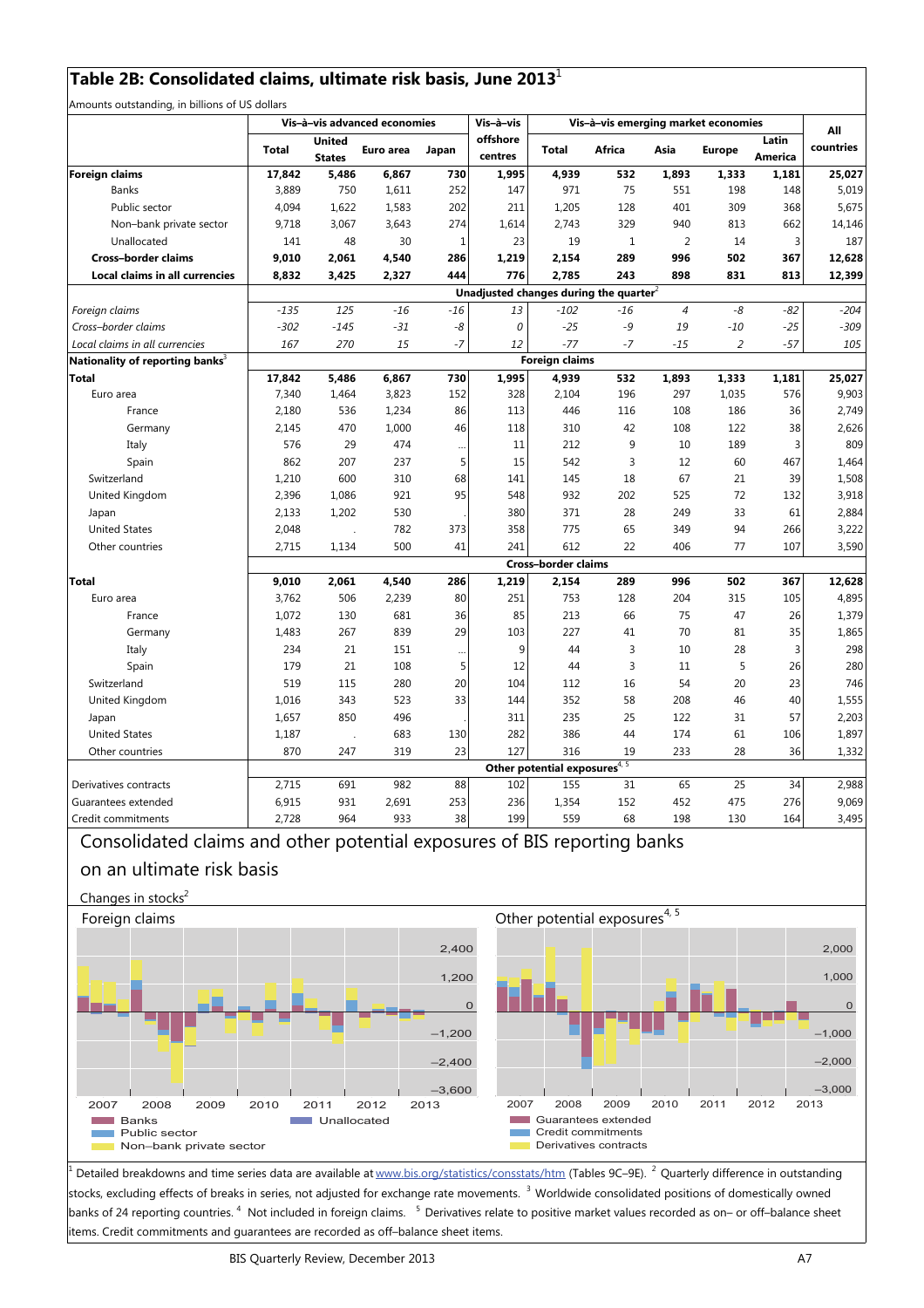|                                 |                | <b>Developed countries</b>     |                |                         | Off-             |                |                                 | <b>Emerging markets</b> |                |                  | Int'l              | All            |
|---------------------------------|----------------|--------------------------------|----------------|-------------------------|------------------|----------------|---------------------------------|-------------------------|----------------|------------------|--------------------|----------------|
|                                 | <b>Total</b>   | <b>United</b><br><b>States</b> | Euro<br>area   | Japan                   | shore<br>centres | <b>Total</b>   | Africa                          | Asia                    | Europe         | Latin<br>America | organi-<br>sations | countries      |
|                                 |                |                                |                |                         |                  |                | <b>Amounts outstanding</b>      |                         |                |                  |                    |                |
| <b>Total issues</b>             | 17,583         | 2,043                          | 9.494          | 207                     | 1,804            | 1,667          | 213                             | 448                     | 429            | 576              | 1,443              | 22,496         |
| <b>Money market instruments</b> | 783            | 12                             | 466            | $\overline{\mathbf{2}}$ | 78               | 16             | 6                               | $\overline{ }$          | $\mathbf{1}$   | $\mathbf 1$      | 19                 | 896            |
| Financial corporations          | 701            | 8                              | 415            | 2                       | 78               | 16             | 6                               | $\overline{7}$          | $\mathbf{1}$   | $\mathbf{1}$     | $\mathbf 0$        | 795            |
| Non-financial corporations      | 41             | 4                              | 25             | $\mathbf 0$             | $\mathbf 0$      | $\mathbf 0$    | $\mathbf 0$                     | $\mathbf{0}$            | $\mathbf 0$    | $\mathbf{0}$     | $\mathbf 0$        | 42             |
| General government              | 41             | 0                              | 26             | $\mathbf{0}$            | $\mathbf 0$      | $\mathbf 0$    | $\mathbf 0$                     | 0                       | $\mathbf 0$    | $\mathbf{0}$     | $\mathbf 0$        | 41             |
| US dollar                       | 285            | 1                              | 160            | $\mathbf{0}$            | 39               | 10             | 4                               | 4                       | 1              | $\mathbf{1}$     | 16                 | 350            |
| Euro                            | 304            | $\overline{7}$                 | 212            | $\Omega$                | 11               | $\overline{2}$ | $\Omega$                        | $\overline{2}$          | $\Omega$       | $\Omega$         | $\Omega$           | 318            |
| Other currencies                | 193            | 3                              | 94             | 1                       | 28               | 4              | $\overline{2}$                  | $\overline{2}$          | $\mathbf{0}$   | $\mathbf 0$      | 3                  | 228            |
| <b>Bonds and notes</b>          | 16,800         | 2,031                          | 9,028          | 205                     | 1,726            | 1,651          | 207                             | 441                     | 428            | 575              | 1,424              | 21,600         |
| Financial corporations          | 13,779         | 1.774                          | 7,326          | 155                     | 1,594            | 459            | 58                              | 206                     | 84             | 112              | $\mathbf{0}$       | 15,832         |
| Non-financial corporations      | 2,157          | 252                            | 1,080          | 45                      | 76               | 476            | 72                              | 135                     | 63             | 207              | $\mathbf 0$        | 2,709          |
| General government              | 864            | 5                              | 622            | 5                       | 56               | 713            | 78                              | 98                      | 281            | 256              | $\mathbf 0$        | 1,632          |
| US dollar                       | 4,785          | 1,357                          | 1,384          | 112                     | 1,330            | 1,251          | 175                             | 351                     | 254            | 472              | 415                | 7,781          |
| Euro                            | 8,645          | 409                            | 6,723          | 11                      | 151              | 212            | 16                              | 11                      | 139            | 47               | 636                | 9,645          |
| Other currencies                | 3,370          | 264                            | 921            | 82                      | 244              | 187            | 16                              | 80                      | 35             | 56               | 373                | 4,174          |
| Floating rate                   | 5,244          | 403                            | 2,966          | 26                      | 518              | 67             | 14                              | 21                      | 13             | 19               | 122                | 5,950          |
| Fixed rate                      | 11,308         | 1,542                          | 5,982          | 153                     | 1,156            | 1,542          | 186                             | 395                     | 412            | 549              | 1,302              | 15,308         |
| Equity-related                  | 248            | 87                             | 81             | 26                      | 51               | 42             | 8                               | 24                      | 3              | 7                | $\boldsymbol{0}$   | 342            |
|                                 |                |                                |                |                         |                  |                | Net issuance during the quarter |                         |                |                  |                    |                |
| <b>Total issues</b>             | 36             | -39                            | $-1$           | 20                      | 13               | 56             | 8                               | 20                      | 8              | 19               | 33                 | 139            |
| <b>Money market instruments</b> | 18             | 2                              | $\overline{2}$ | $\mathbf{0}$            | 6                | $\overline{2}$ | 1                               | $\mathbf{1}$            | 1              | $-1$             | $-2$               | 23             |
| Financial corporations          | 5              | 2                              | $-4$           | $\Omega$                | 6                | $\overline{2}$ | 1                               | $\mathbf{1}$            | $\mathbf{1}$   | $-1$             | $\mathbf 0$        | 12             |
| Non-financial corporations      | $\mathbf 1$    | $\pmb{0}$                      | $\mathbf 0$    | $\mathbf 0$             | $\mathbf 0$      | 0              | 0                               | $\mathbf 0$             | $\mathbf 0$    | $\mathbf 0$      | $\boldsymbol{0}$   | $\mathbf{1}$   |
| General government              | 12             | 0                              | 6              | $\Omega$                | $\mathbf 0$      | $\Omega$       | $\mathbf 0$                     | $\mathbf{0}$            | $\mathbf{0}$   | $\mathbf 0$      | $\mathbf 0$        | 12             |
| US dollar                       | 17             | $\mathbf{0}$                   | $\overline{4}$ | $\Omega$                | 3                | $\mathbf{1}$   | $\mathbf 0$                     | 1                       | $\mathbf{1}$   | $-1$             | $\mathbf{0}$       | 21             |
| Euro                            | $\overline{4}$ | $\overline{2}$                 | 5              | $\Omega$                | $-1$             | $\Omega$       | 0                               | $\mathbf 0$             | 0              | $\mathbf 0$      | $-2$               | $\mathbf{1}$   |
| Other currencies                | $-3$           | $\mathbf 0$                    | $-7$           | $\Omega$                | 4                | $\mathbf{1}$   | 0                               | $\mathbf{1}$            | $\mathbf 0$    | $\mathbf{0}$     | $\mathbf 0$        | $\mathbf{1}$   |
| <b>Bonds and notes</b>          | 19             | $-41$                          | -3             | 20                      | 7                | 54             | 8                               | 19                      | $\overline{ }$ | 19               | 36                 | 115            |
| Financial corporations          | $-39$          | $-44$                          | $-25$          | 14                      | 4                | 16             | $\mathbf{1}$                    | 12                      | $\Omega$       | 3                | $\mathbf 0$        | $-20$          |
| Non-financial corporations      | 57             | 3                              | 24             | 5                       | $\mathbf{1}$     | 18             | $\overline{2}$                  | $\overline{4}$          | $-1$           | 12               | 0                  | 76             |
| General government              | $\Omega$       | $\mathbf 0$                    | $-3$           | $\Omega$                | $\overline{2}$   | 21             | 5                               | $\overline{3}$          | 9              | $\overline{4}$   | $\mathbf 0$        | 23             |
| US dollar                       | 39             | $-33$                          | 19             | 17                      | 14               | 39             | 8                               | 14                      | 4              | 13               | 4                  | 96             |
| Euro                            | $-22$          | $-5$                           | $-22$          | 1                       | $-3$             | $\overline{7}$ | 0                               | $\mathbf 0$             | 4              | 3                | 30                 | 12             |
| Other currencies                | $\mathbf{1}$   | $-2$                           | $\mathbf 0$    | $\overline{2}$          | $-3$             | 8              | $\Omega$                        | 5                       | $-1$           | 4                | $\overline{2}$     | $\overline{7}$ |
| Floating rate                   | $-17$          | $-7$                           | $-7$           | $\overline{4}$          | 4                | 6              | $-1$                            | 3                       | 0              | 3                | 10                 | 3              |
| Fixed rate                      | 26             | $-37$                          | $\overline{2}$ | 14                      | 3                | 49             | 9                               | 16                      | 8              | 16               | 25                 | 103            |
| Equity-related                  | 10             | 3                              | $\overline{2}$ | $\overline{2}$          | $\Omega$         | $-1$           | $-1$                            | $\Omega$                | $\Omega$       | $\Omega$         | $\Omega$           | 9              |

## Net international debt securities issuance



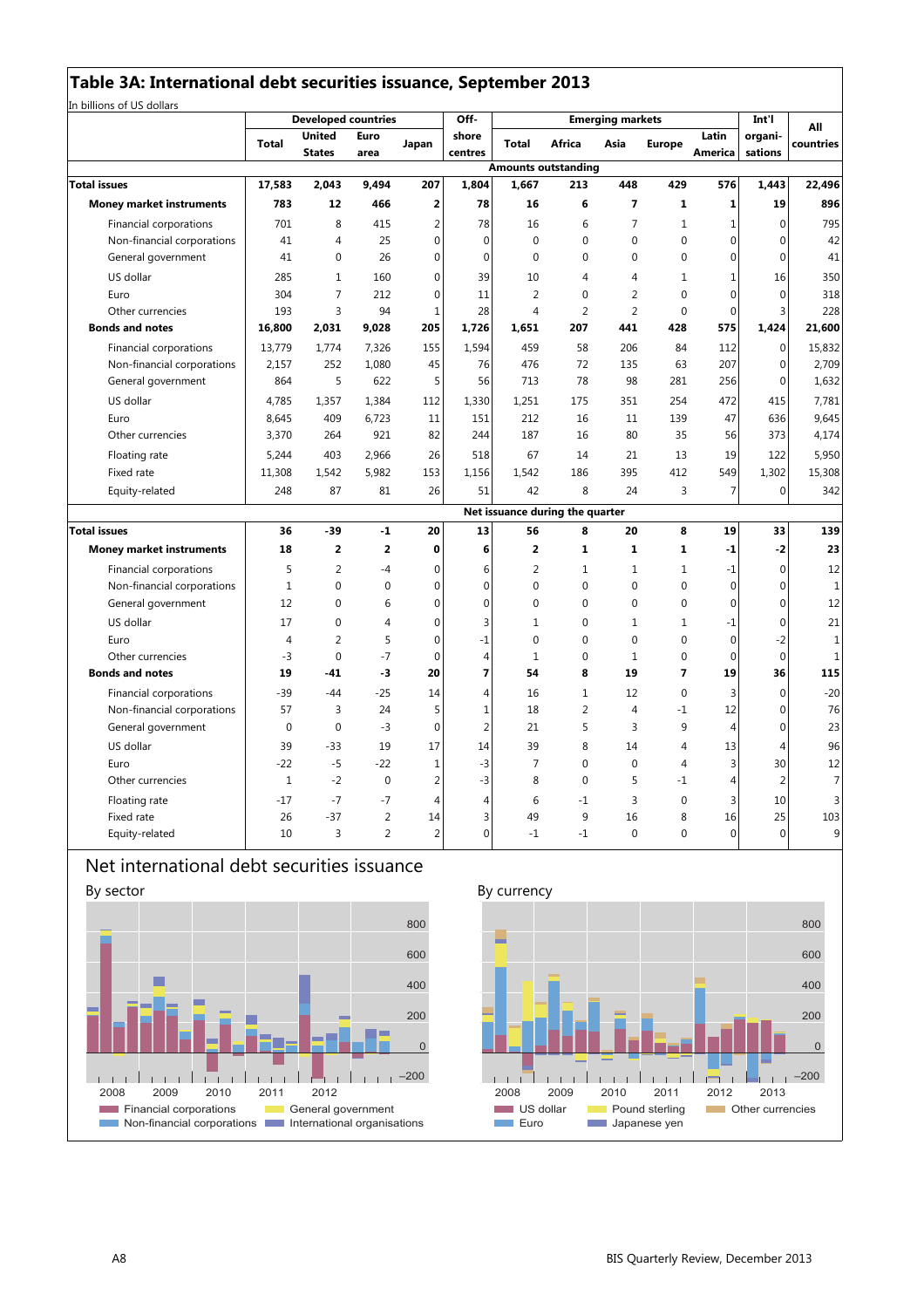## **Table 3B: Domestic and total debt securities, June 2013**

In billions of US dollars

|                                       |                         |               |                   |              |                | <b>Domestic debt securities</b> |                |                 |              |           |              |                     |
|---------------------------------------|-------------------------|---------------|-------------------|--------------|----------------|---------------------------------|----------------|-----------------|--------------|-----------|--------------|---------------------|
|                                       | China                   | <b>Brazil</b> | Korea             | Mexico       |                | Malaysia Thailand               | Turkey         | South<br>Africa | Russia       | Israel    |              | Indonesia Singapore |
| <b>Amounts outstanding</b>            |                         |               |                   |              |                |                                 |                |                 |              |           |              |                     |
| All issuers                           | 4,048                   | 1,995         | 1,266             | 568          | 334            | 306                             | 222            | 196             | 254          | 222       | 114          | 109                 |
| Financial corporations                | 1,759                   | 579           | 355               | 163          | 60             | 155                             | 15             | 43              | 64           | 47        | 15           | $\cdots$            |
| Non-financial corporations            | 923                     | 146           | 492               | 44           | 126            | 47                              | 1              | 25              | 78           | 45        | 8            | $\cdots$            |
| General government                    | 1,366                   | 1,271         | 419               | 361          | 147            | 104                             | 205            | 128             | 112          | 130       | 92           | 109                 |
| Short-term                            |                         | $\cdots$      | 97                | 98           | 55             | 65                              | 11             | 28              | $\mathbf{0}$ | 1         |              | 41                  |
| Long-term                             | $\cdots$                | $\cdots$      | 1,169             | 470          | 278            | 240                             | 210            | 166             | 254          | 129       | $\cdots$     | 68                  |
| Unallocated                           | 4.048                   | 1,995         | $\mathbf 0$       | $\mathbf{0}$ | $\mathbf 0$    | $\mathbf{0}$                    | $\mathbf 0$    | $\overline{2}$  | $\mathbf{0}$ | 92        | 114          | $\mathbf{0}$        |
| <b>Exchange rate adjusted changes</b> |                         |               |                   |              |                |                                 |                |                 |              |           |              |                     |
| All issuers                           | 90                      | 45            | 29                | 19           | $\mathbf 0$    | 7                               | 2              | 8               | 11           | 4         | 6            | $-7$                |
| Financial corporations                | $-12$                   | 18            | 3                 | 4            | $-3$           | $\overline{2}$                  | 0              | 1               | 3            | 0         | 1            | $\cdots$            |
| Non-financial corporations            | 42                      | 7             | 12                | 3            | $-2$           | $\mathbf{1}$                    | $\mathbf{1}$   | 1               | 3            | 0         | $\mathbf{1}$ | $\cdots$            |
| General government                    | 59                      | 20            | 15                | 12           | $\overline{4}$ | 4                               | 2              | 7               | 5            | 3         | 5            | $-7$                |
| Short-term                            | $\cdots$                |               | 5                 | 3            | $-5$           | $-2$                            | 0              | 1               | $\cdots$     | 0         | $\cdots$     | $-7$                |
| Long-term                             | $\cdots$                | $\cdots$      | 25                | 16           | $\overline{4}$ | 9                               | $\overline{2}$ | 7               | 11           | 3         | $\cdots$     | $\mathbf 0$         |
| Unallocated                           | 90                      | 45            | $\mathbf 0$       | $\mathbf{0}$ | $\mathbf 0$    | $\mathbf 0$                     | 0              | $\mathbf 0$     | $\mathbf{0}$ | 0         | 6            | $\mathbf 0$         |
|                                       |                         |               |                   |              |                | <b>Total debt securities</b>    |                |                 |              |           |              |                     |
|                                       | United<br><b>States</b> | Japan         | United<br>Kingdom | France       | Germany        | Italy                           | Spain          | Netherla<br>nds | Canada       | Australia | Ireland      | Denmark             |
| <b>Amounts outstanding</b>            |                         |               |                   |              |                |                                 |                |                 |              |           |              |                     |
| All issuers <sup>1</sup>              | 35,803                  | 12,933        | 5,684             | 4,568        | 4,209          | 3,915                           | 2,360          | 2,290           | 2,116        | 1,827     | 1,185        | 800                 |

Financial corporations | 14,437 2,677 2,857 1,824 1,922 1,494 1,280 1,691 469 1,125 1,026 614 Non-financial corporations 6,740 795 658 612 165 144 26 138 368 199 3 33<br>General government 14,390 9,461 2,166 2,131 2,121 2,277 1,054 462 1,279 503 155 154 General government | 14,390 9,461 2,166 2,131 2,121 2,277 1,054 462 1,279 503 155 154

## Outstanding amounts

In trillions of US dollars

### Domestic debt securities



### Total debt securities



All issuers include households and non-profit institutions serving households.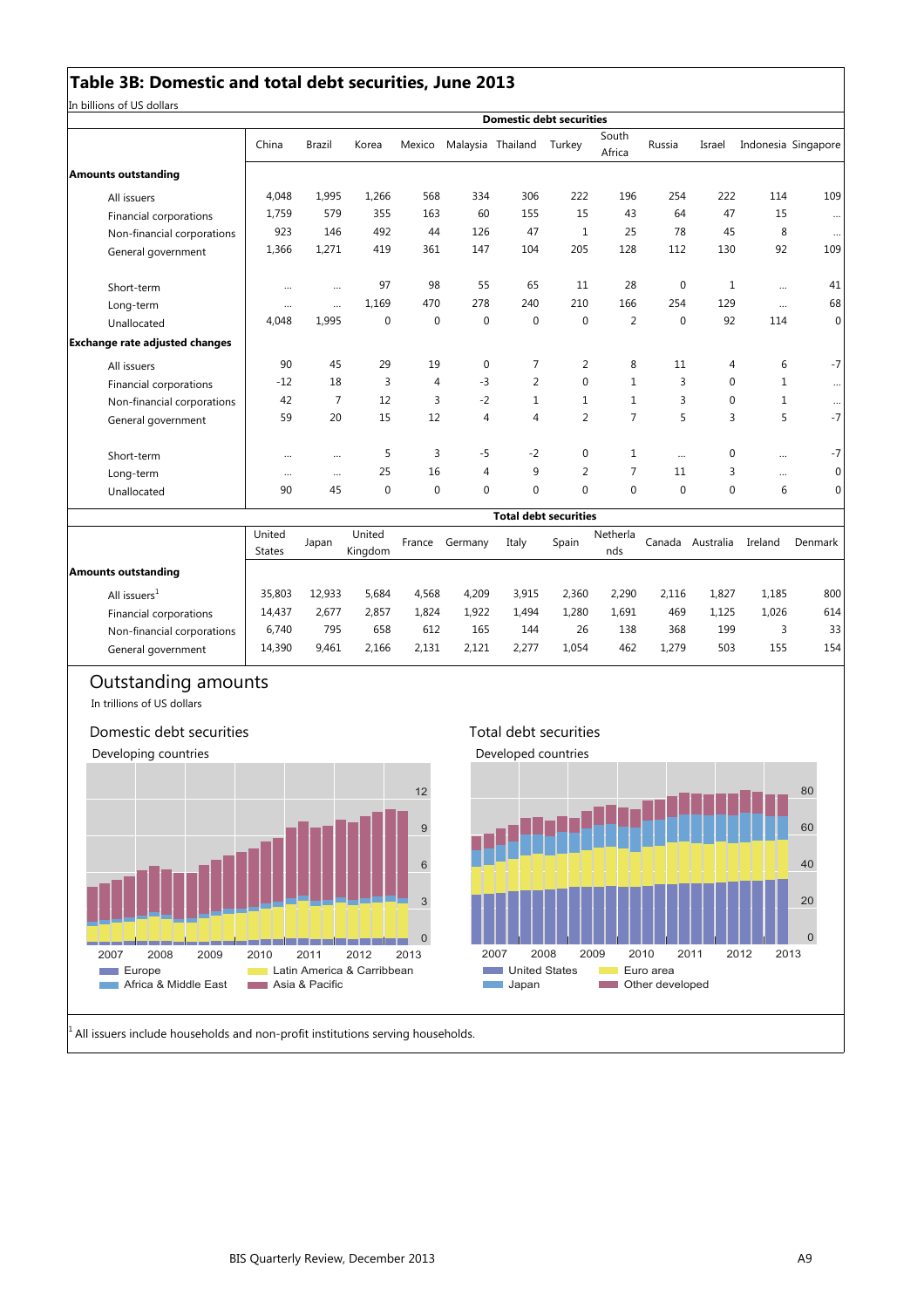## **Table 4: Global OTC derivatives market, end-June 2013**

In billions of US dollars

|                                    |         | <b>Forwards and swaps</b> |                     |                                     | <b>Options</b> |                |                     |                  |  |  |
|------------------------------------|---------|---------------------------|---------------------|-------------------------------------|----------------|----------------|---------------------|------------------|--|--|
|                                    |         |                           | with other          | with non-                           |                | with reporting | with other          | with non-        |  |  |
|                                    | Total   | with reporting            | financial           | financial                           | <b>Total</b>   |                | financial           | financial        |  |  |
|                                    |         | dealers                   | <i>institutions</i> | <b>customers</b>                    |                | dealers        | <b>institutions</b> | <b>customers</b> |  |  |
|                                    |         |                           |                     | <b>Notional amounts outstanding</b> |                |                |                     |                  |  |  |
| All contracts $2$                  | 621,526 | 117,770                   | 458,066             | 44,053                              | 71,382         | 38,809         | 26,390              | 5,272            |  |  |
| Foreign exchange                   | 59,075  | 24,289                    | 26,122              | 8,663                               | 14,046         | 6,401          | 5,635               | 2,010            |  |  |
| US dollar                          | 52,348  | 22,916                    | 22,870              | 6,563                               | 11,960         | 5,460          | 4,755               | 1,745            |  |  |
| Euro                               | 20,739  | 8,081                     | 8,860               | 3,798                               | 3,660          | 1,756          | 1,267               | 637              |  |  |
| Japanese yen                       | 10,715  | 5,114                     | 4,192               | 1,409                               | 4,502          | 2,347          | 1,675               | 480              |  |  |
| Pound sterling                     | 7,125   | 2,668                     | 3,225               | 1,232                               | 1,319          | 527            | 615                 | 178              |  |  |
| Other                              | 27,221  | 9,799                     | 13,097              | 4,326                               | 6,650          | 2,712          | 2,957               | 981              |  |  |
| Up to one year                     | 42,259  | 15,598                    | 20,379              | 6,282                               | 11,418         | 4,995          | 4,782               | 1,642            |  |  |
| Over one year                      | 16,816  | 8,691                     | 5,744               | 2,381                               | 2,628          | 1,406          | 853                 | 369              |  |  |
| Memo: Exchange-traded <sup>3</sup> | 225     |                           |                     |                                     | 116            |                |                     |                  |  |  |
| <b>Interest rate</b>               | 511.903 | 74,812                    | 403,772             | 33,319                              | 49,396         | 29,413         | 17,464              | 2,520            |  |  |
| US dollar                          | 153,887 | 21,103                    | 123,951             | 8,833                               | 15,142         | 7,744          | 6,496               | 901              |  |  |
| Euro                               | 203,162 | 20,676                    | 169,699             | 12,787                              | 24,194         | 15,935         | 7,145               | 1,114            |  |  |
| Japanese yen                       | 49,867  | 12,532                    | 32,384              | 4,951                               | 5,204          | 3,322          | 1,700               | 182              |  |  |
| Pound sterling                     | 43,290  | 4,634                     | 36,199              | 2,457                               | 3,044          | 1,759          | 1,156               | 130              |  |  |
| Other                              | 61,696  | 15,867                    | 41,538              | 4,291                               | 1,812          | 654            | 966                 | 192              |  |  |
| Up to one year                     | 205,032 | 24,642                    | 168,402             | 11,988                              | 14,205         | 7,414          | 6,084               | 707              |  |  |
| Over one year                      | 306,870 | 50,170                    | 235,369             | 21,331                              | 35,191         | 21,999         | 11,380              | 1,813            |  |  |
| Memo: Exchange-traded <sup>3</sup> | 23,804  |                           |                     |                                     | 38,373         |                |                     |                  |  |  |
| <b>Equity</b>                      | 2,321   | 715                       | 1,308               | 297                                 | 4,501          | 1,603          | 2,345               | 553              |  |  |
| Memo: Exchange-traded <sup>3</sup> | 1,166   |                           |                     |                                     | 4,466          |                |                     |                  |  |  |
| <b>Commodities</b>                 | 1,579   |                           |                     | $\ddotsc$                           | 879            | $\ddotsc$      |                     |                  |  |  |
| <b>Credit default swaps</b>        | 24,349  | 13,728                    | 10,429              | 193                                 |                |                |                     |                  |  |  |
| <b>Unallocated</b>                 | 22,299  | 4,225                     | 16,435              | 1.581                               | 2,561          | 1,392          | 947                 | 189              |  |  |
|                                    |         |                           |                     | <b>Gross market values</b>          |                |                |                     |                  |  |  |
| <b>All contracts</b>               | 17,519  | 5,118                     | 11,117              | 1,285                               | 2,237          | 1,305          | 734                 | 198              |  |  |
| Foreign exchange                   | 2,084   | 825                       | 880                 | 380                                 | 339            | 167            | 116                 | 56               |  |  |
| US dollar                          | 1,771   | 758                       | 745                 | 268                                 | 280            | 136            | 96                  | 47               |  |  |
| Euro                               | 559     | 173                       | 234                 | 152                                 | 63             | 30             | 19                  | 14               |  |  |
| Japanese yen                       | 495     | 231                       | 180                 | 84                                  | 190            | 104            | 57                  | 29               |  |  |
| Pound sterling                     | 194     | 62                        | 77                  | 55                                  | 13             | 6              | 5                   | 3                |  |  |
| Other                              | 1,149   | 426                       | 524                 | 199                                 | 133            | 58             | 55                  | 20               |  |  |
| Interest rate                      | 13,830  | 3,599                     | 9,418               | 814                                 | 1,325          | 888            | 382                 | 55               |  |  |
| US dollar                          | 4,374   | 1,305                     | 2,848               | 221                                 | 384            | 255            | 113                 | 15               |  |  |
| Euro                               | 6,496   | 1,433                     | 4,654               | 409                                 | 762            | 518            | 216                 | 28               |  |  |
| Japanese yen                       | 651     | 249                       | 374                 | 28                                  | 63             | 46             | 16                  | $\mathbf{1}$     |  |  |
| Pound sterling                     | 1,009   | 257                       | 670                 | 81                                  | 95             | 59             | 28                  | 8                |  |  |
| Other                              | 1,301   | 354                       | 872                 | 75                                  | 21             | 10             | 9                   | 3                |  |  |
| <b>Equity</b>                      | 206     | 42                        | 132                 | 32                                  | 487            | 200            | 208                 | 79               |  |  |
| <b>Credit default swaps</b>        | 725     | 455                       | 260                 | 10                                  |                |                |                     |                  |  |  |
| <b>Unallocated</b>                 | 674     | 197                       | 428                 | 49                                  | <br>86         | $\cdots$<br>50 | $\ddotsc$<br>28     | <br>8            |  |  |
|                                    |         |                           |                     |                                     |                |                |                     |                  |  |  |

## Global OTC derivatives<sup>4</sup>





<sup>1</sup> Detailed breakdowns and time series data are available at http://www.bis.org/statistics/derstats.htm (Tables 19, 20A–C, 21A–C, 22A–C and 23A–B). <sup>2</sup> Due to incomplete counterparty breakdowns for the commodity derivatives, components do not add up to the total.<sup>3</sup> Futures and options. Data on exchange-traded and OTC derivatives are not directly comparable; the former refers to open interest while the latter refers to gross positions.<sup>4</sup> In trillions of US dollars.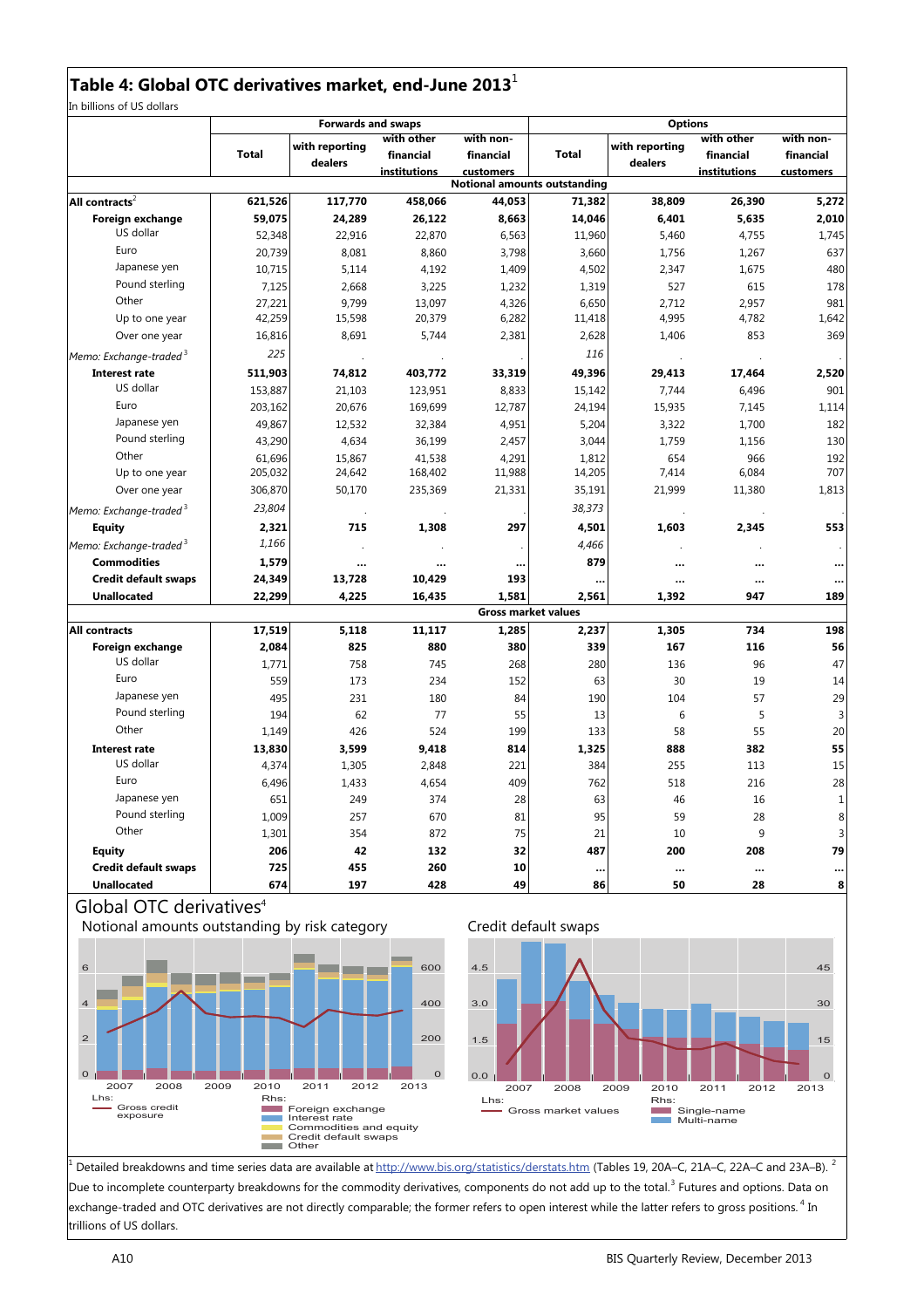# Notes to tables

Data for the most recent period are provisional. Data on changes in stocks have been calculated by converting the relevant stocks into their original currencies using end-of-period exchange rates and subsequently converting the changes in stocks into US dollar amounts using period average rates. Flow and turnover data have been calculated by converting flows and turnover in original currencies into US dollar amounts using period average exchange rates.

Tables 1A–1B The data in Tables 1A–1B (the locational BIS banking statistics) cover banks' unconsolidated gross international on-balance sheet assets and liabilities. These data are based on the residence of the reporting institution and therefore measure the activities of all banking offices residing in each reporting country. Such offices report exclusively on their own unconsolidated business, which thus includes international transactions with any of their own affiliates. BIS reporting banks include banks residing in the G10 countries, plus Australia, Austria, the Bahamas, Bahrain, Bermuda, Brazil, the Cayman Islands, Chile, Chinese Taipei, Curacao, Cyprus, Denmark, Finland, Greece, Guernsey, Hong Kong SAR, India, Indonesia, Ireland, Isle of Man, Jersey, Korea, Luxembourg, Macao SAR, Malaysia, Mexico, the Netherlands Antilles (till Q3 2010), Norway, Panama, Portugal, Singapore, South Africa, Spain and Turkey. Breakdowns by currency are compiled from actual reported data and do not include any estimates done by the BIS for reporting countries that provide incomplete or partial currency information. Table 1A provides aggregated figures by residence of banks in all reporting countries. Table 1B provides figures by nationality of banks in reporting countries. The nationality statistics are prepared by regrouping the locational data into categories based on the control or ownership of the banking offices in question. Thus, for a reporting country, total assets and total liabilities of all banks reported under locational by residence statistics should be equal to the total assets and total liabilities of all banks reported under nationality statistics. Detailed tables, including time series data in CSV files, guidelines and information on breaks in series in the locational banking statistics, are available on the BIS website under www.bis.org/statistics/bankstats.htm.

Tables 2A–2B The consolidated statistics are based mainly on the country of incorporation of the reporting institutions and measure the international lending activities of banks' head offices in the reporting countries and all their offices at home and abroad, with positions between offices of the same bank being netted out. The data in Table 2A cover BIS reporting banks' worldwide consolidated claims on an immediate borrower basis. These contractual claims are not adjusted for risk mitigants, such as guarantees and collateral. The 31 reporting countries comprise the G10 countries plus Australia, Austria, Brazil, Chile, Chinese Taipei, Denmark, Finland, Greece, Hong Kong SAR, India, Ireland, Luxembourg, Mexico, Norway, Panama, Portugal, Singapore, Spain and Turkey. The data in Table 2B cover BIS reporting banks' worldwide consolidated claims on an ultimate risk basis. These contractual claims are adjusted for risk mitigants, such as guarantees and collateral. The reporting population is a subset of 24 countries which reports both sets of data and comprises Australia, Austria, Belgium, Canada, Chile, Chinese Taipei, Finland, France, Germany, Greece, India, Ireland, Italy, Japan, the Netherlands, Norway, Portugal, Singapore, Spain, Sweden, Switzerland, Turkey, the United Kingdom and the United States. In table 2B, German banks' foreign claims vis-à-vis developed countries are on an immediate borrower basis. The data in Table 2A cover both foreign and international claims, while Table 2B covers foreign claims only. International claims are defined as BIS reporting banks' cross-border claims in all currencies plus the local claims of their foreign affiliates in foreign currency. Foreign claims include, in addition, reporting banks' foreign affiliates' local claims in local currency, as shown below.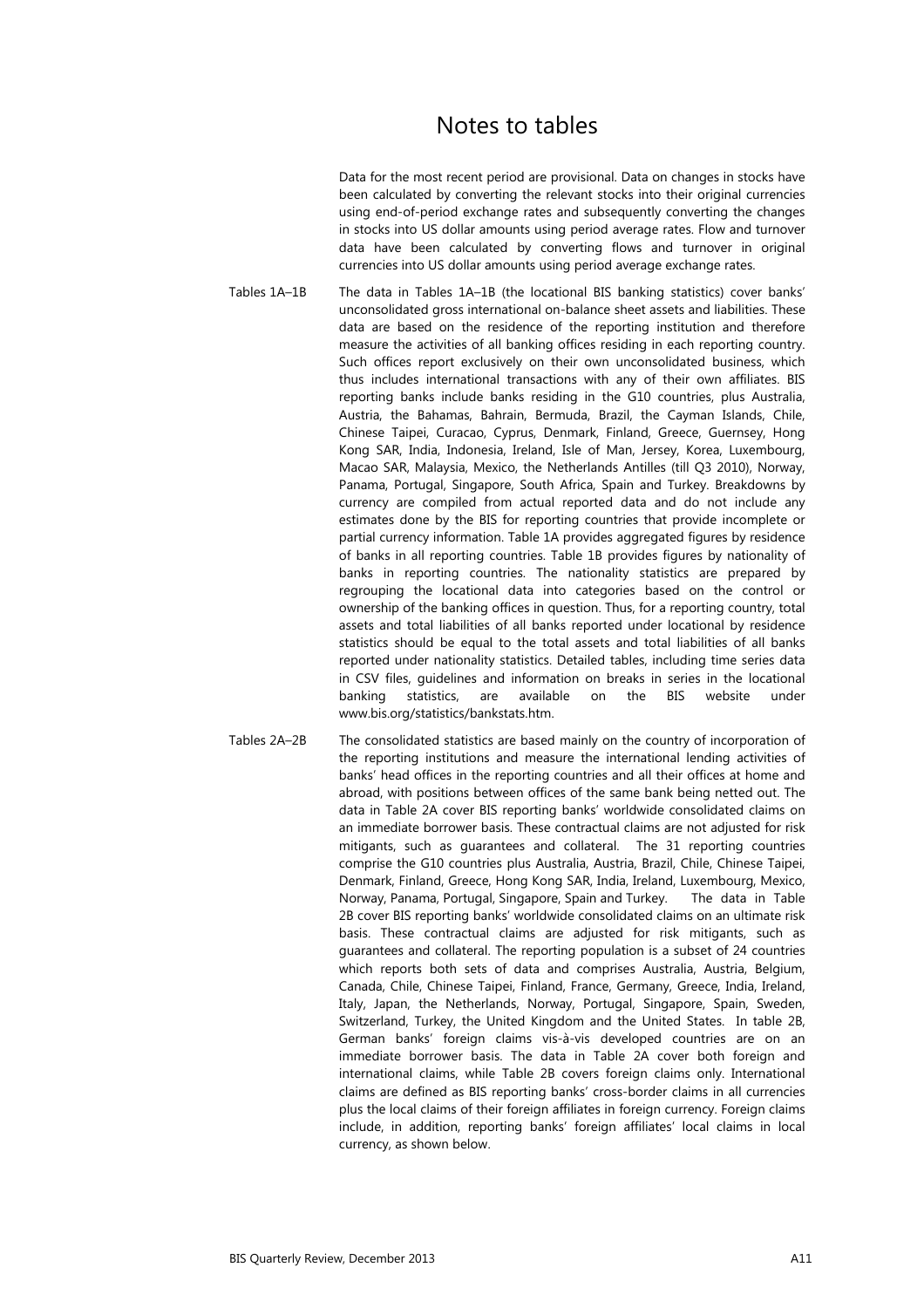### **Types of claims**

| А                                                                                                                | в                                                            |                                                            | D                                              |  |  |  |  |  |  |  |  |
|------------------------------------------------------------------------------------------------------------------|--------------------------------------------------------------|------------------------------------------------------------|------------------------------------------------|--|--|--|--|--|--|--|--|
| Cross-border claims                                                                                              | Local claims of<br>foreign affiliates in<br>foreign currency | Local claims of<br>foreign affiliates in<br>local currency | Domestic claims in<br>the reporting<br>country |  |  |  |  |  |  |  |  |
|                                                                                                                  |                                                              |                                                            |                                                |  |  |  |  |  |  |  |  |
|                                                                                                                  | <b>International claims</b> $(A + B)$                        |                                                            |                                                |  |  |  |  |  |  |  |  |
|                                                                                                                  |                                                              |                                                            |                                                |  |  |  |  |  |  |  |  |
| <b>Foreign claims</b> $(A + B + C)$                                                                              |                                                              |                                                            |                                                |  |  |  |  |  |  |  |  |
|                                                                                                                  |                                                              |                                                            |                                                |  |  |  |  |  |  |  |  |
| The chaded area indicator claims evoluded from the consolidated banking statistics; hold italics indicate claims |                                                              |                                                            |                                                |  |  |  |  |  |  |  |  |

The shaded area indicates claims excluded from the consolidated banking statistics; bold italics indicate claims published within the consolidated banking statistics.

> Austria and Portugal report on a partially consolidated basis. Detailed information on breaks in series in the consolidated banking statistics is available on the BIS website under www.bis.org/statistics/consstats.htm.

Tables 3A–3B Securities statistic are harmonised with recommendations from the Handbook on Securities Statistics Part 1 (jointly released by BIS, ECB and IMF; available at the IMF web site, www.imf.org/external/np/sta/wgsd/pdf/051309.pdf). There are three datasets, each covering different market of issue: international debt securities, domestic debt securities and total debt securities.

> The sectoral breakdown presents data based on the sector of the borrower itself and not on the sector of the parent company of the borrower or any guarantor. "General government" comprises central governments and other governments, while "Financial corporations" comprises commercial banks, central banks, and other financial institutions.

> Detailed information about the compilation of the statistics on domestic and total debt securities is available on the BIS website.

Table 4 The data in Table 4 cover the activity recorded in the global over-the-counter (OTC) and exchange-traded derivatives markets. The data on exchange-traded derivatives are obtained from market sources, while those on OTC derivatives are based on the reporting to the BIS by central banks in major financial centres that in turn collect the information on a consolidated basis from reporting dealers headquartered in their respective countries.

> The data on OTC derivatives are available in terms of notional amounts outstanding, gross market values and gross credit exposure. Gross credit exposure excludes credit default swap contracts for all countries except the United States. These statistics are adjusted for inter-dealer double-counting and cover foreign exchange, interest rate, equity, commodity and credit derivatives.

> For the exchange-traded derivatives, data on open interest measured in terms of US dollars are available for the main financial derivatives contracts (interest rate, currency and equity-linked derivatives).

> Information on the methodology used to compile these statistical sets and a more detailed description of their coverage can be found on pages 18 to 21 of the Guide to the international financial statistics, available at www.bis.org/publ/bispap14.htm

.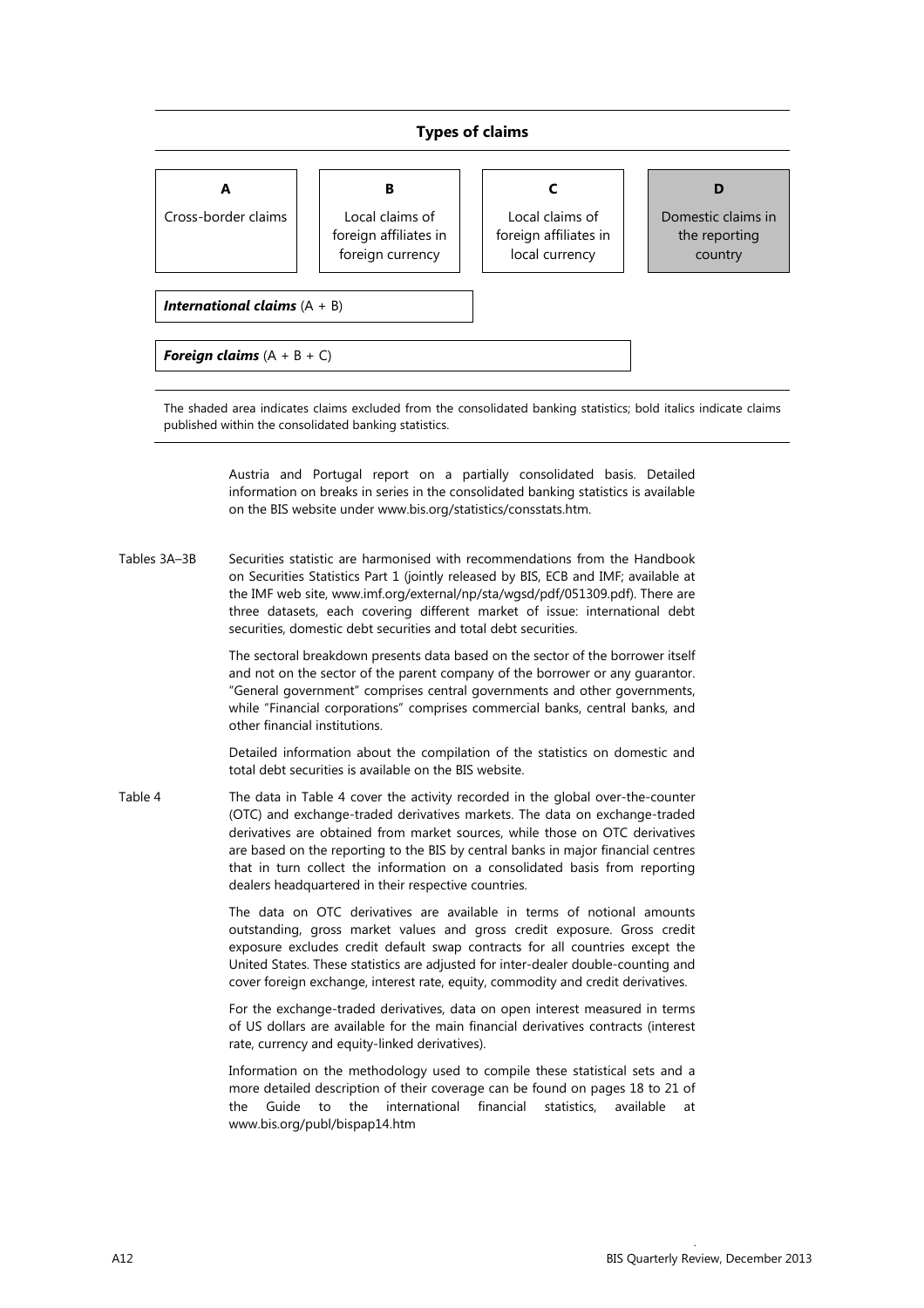# Special Features in the BIS Quarterly Review

| September 2013    | How have banks adjusted to higher capital requirements?                                                                 | <b>B</b> Cohen                                     |
|-------------------|-------------------------------------------------------------------------------------------------------------------------|----------------------------------------------------|
| September 2013    | CoCos: a primer                                                                                                         | S Avdjiev, A Kartasheva & B<br>Bogdanova           |
| September 2013    | Interest rate pass-through since the financial crisis                                                                   | A Illes & M Lombardi                               |
| September 2013    | Mind the gap? Sources and implications of supply-demand<br>imbalances in collateral asset markets                       | I Fender & U Lewrick                               |
| September 2013    | Database for policy actions on housing markets                                                                          | I Shim, B Bogdanova, J Shek<br>& A Subelyte        |
| June 2013         | A template for recapitalising too-big-to-fail banks                                                                     | P Melaschenko &<br>N Reynolds                      |
| June 2013         | Total credit as an early warning indicator for systemic banking M Drehmann<br>crises                                    |                                                    |
| June 2013         | Looking at the tail: price-based measures of systemic<br>importance                                                     | C Zhou & N Tarashev                                |
| <b>March 2013</b> | Central bank asset purchases and inflation expectations                                                                 | B Hofmann & F Zhu                                  |
| March 2013        | Financial conditions and economic activity: a statistical<br>approach                                                   | M Erdem & K Tsatsaronis                            |
| <b>March 2013</b> | Hedging in derivatives markets: the experience of Chile                                                                 | F Avalos & R Moreno                                |
| <b>March 2013</b> | How much does the private sector really borrow - a new<br>database for total credit to the private non-financial sector | C Dembiermont,<br>M Drehmann &<br>S Muksakunratana |
| December 2012     | Natural catastrophes and global reinsurance                                                                             | S von Dahlen & G von Peter                         |
| December 2012     | The euro area crisis and cross-border bank lending to<br>emerging markets                                               | S Avdjiev, Z Kuti & E Takáts                       |
| December 2012     | On the liquidity coverage ratio and monetary policy<br>implementation                                                   | M Bech & T Keister                                 |
| December 2012     | Enhancements to the BIS debt securities statistics                                                                      | B Gruíc & P Wooldridge                             |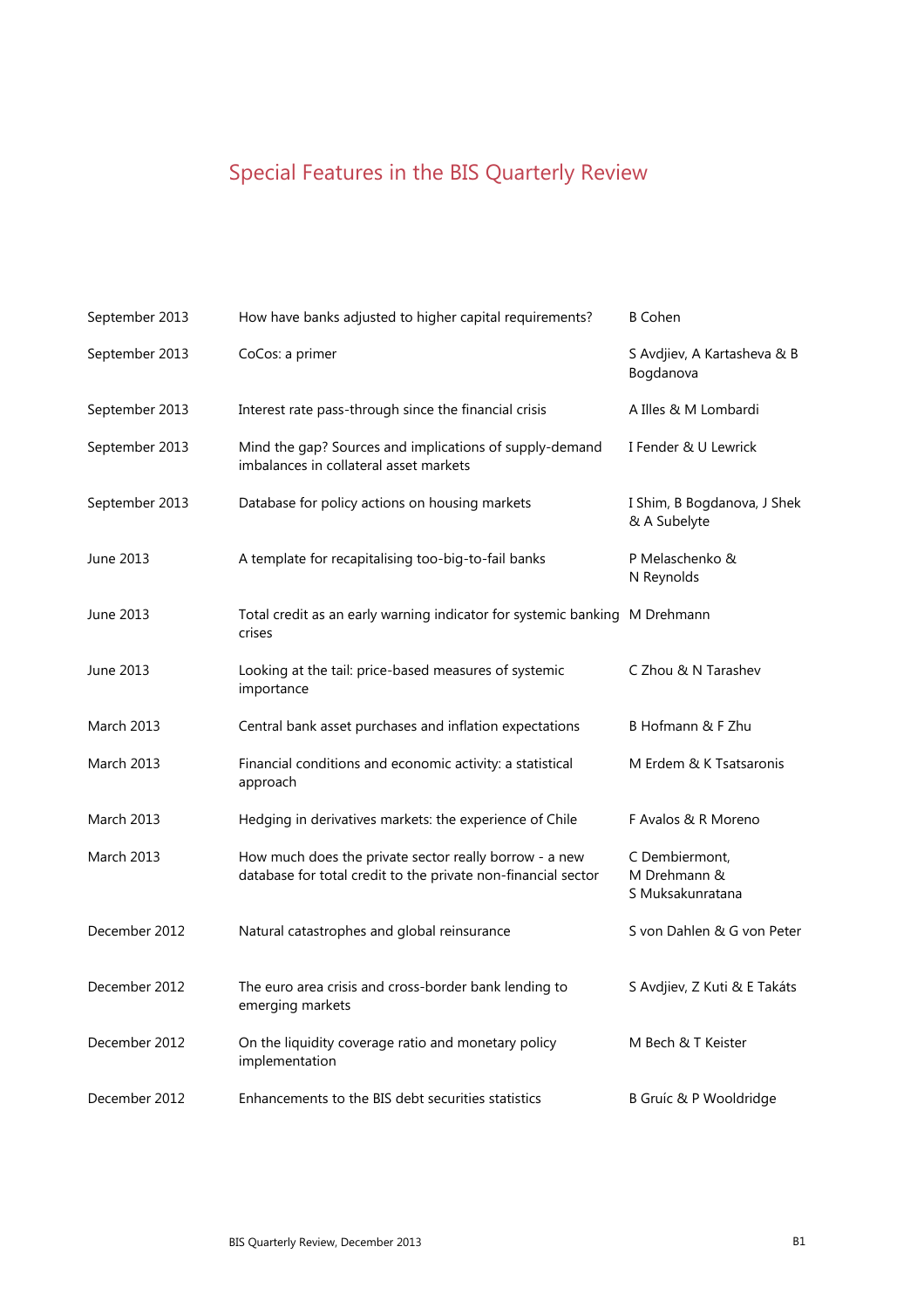# Recent BIS publications<sup>1</sup>

## BIS Papers

#### **Market volatility and foreign exchange intervention in EMEs: what has changed? October 2013**

#### www.bis.org/publ/bppdf/bispap73.htm

Huge swings in capital flows to and from emerging market economies (EMEs) over the past five years have led many countries to re-examine their foreign exchange market intervention strategies. Quite unlike their experiences in the early 2000s, several countries that had at different times resisted appreciation pressures suddenly found themselves having to intervene against strong depreciation pressures.

This volume, summarising the discussion and papers presented at the meeting of Deputy Governors of major EMEs in Basel on 21–22 February 2013, addresses three questions. First, what is the role of a flexible exchange rate in stabilising the economy and promoting financial development while preserving stability? Second, how have the motives and strategy behind the interventions changed since the 2008 global financial crisis? Finally, is intervention effective and, if so, how can its efficacy be measured?

The general conclusion is that a flexible exchange rate can play a crucial role in smoothing output volatility in EMEs. But a highly volatile exchange rate can increase output volatility and itself become a source of vulnerability. Most official forex interventions in recent years have aimed to stem volatility, rather than to achieve a particular exchange rate. The majority view was that exchange rate intervention needs to be consistent with the monetary policy stance. Persistent, one-sided intervention, associated with a sharp expansion of central bank and commercial bank balance sheets, creates risks for the economy.

Yet there was no consensus about the effectiveness of forex intervention. Whereas intervention was viewed as an instrument that could in principle curb forex volatility and support market functioning, many participants were sceptical about its effectiveness in practice. While intervention may work mainly through the signalling channel, some of its effectiveness may be due to the fact that it was combined with other measures to moderate capital flows or prevent the build-up of certain positions in the foreign exchange market. In several cases, intervention had no persistent effects on the exchange rate and might have even exacerbated exchange rate volatility.

## BIS Working Papers

### **Can non-interest rate policies stabilise housing markets? Evidence from a panel of 57 economies**

## **Kenneth N Kuttner and Ilhyock Shim**

#### www.bis.org/publ/work433.htm

Using data from 57 countries spanning more than three decades, this paper investigates the effectiveness of nine non-interest rate policy tools, including macroprudential measures, in stabilising house prices and housing credit. In conventional panel regressions, housing credit growth is significantly affected by changes in the maximum debt-service-to-income (DSTI) ratio, the maximum loan-to-value ratio, limits on exposure to the housing sector and housing-related taxes. But only the DSTI ratio limit has a significant effect on housing credit growth when we use mean group and panel event study methods. Among the policies considered, a change in housing-related taxes is the only policy tool with a discernible impact on house price appreciation.

<sup>1</sup> Requests for publications should be addressed to Bank for International Settlements, Press & Communications, Centralbahnplatz 2, CH-4002 Basel. These publications are also available on the BIS website (www.bis.org).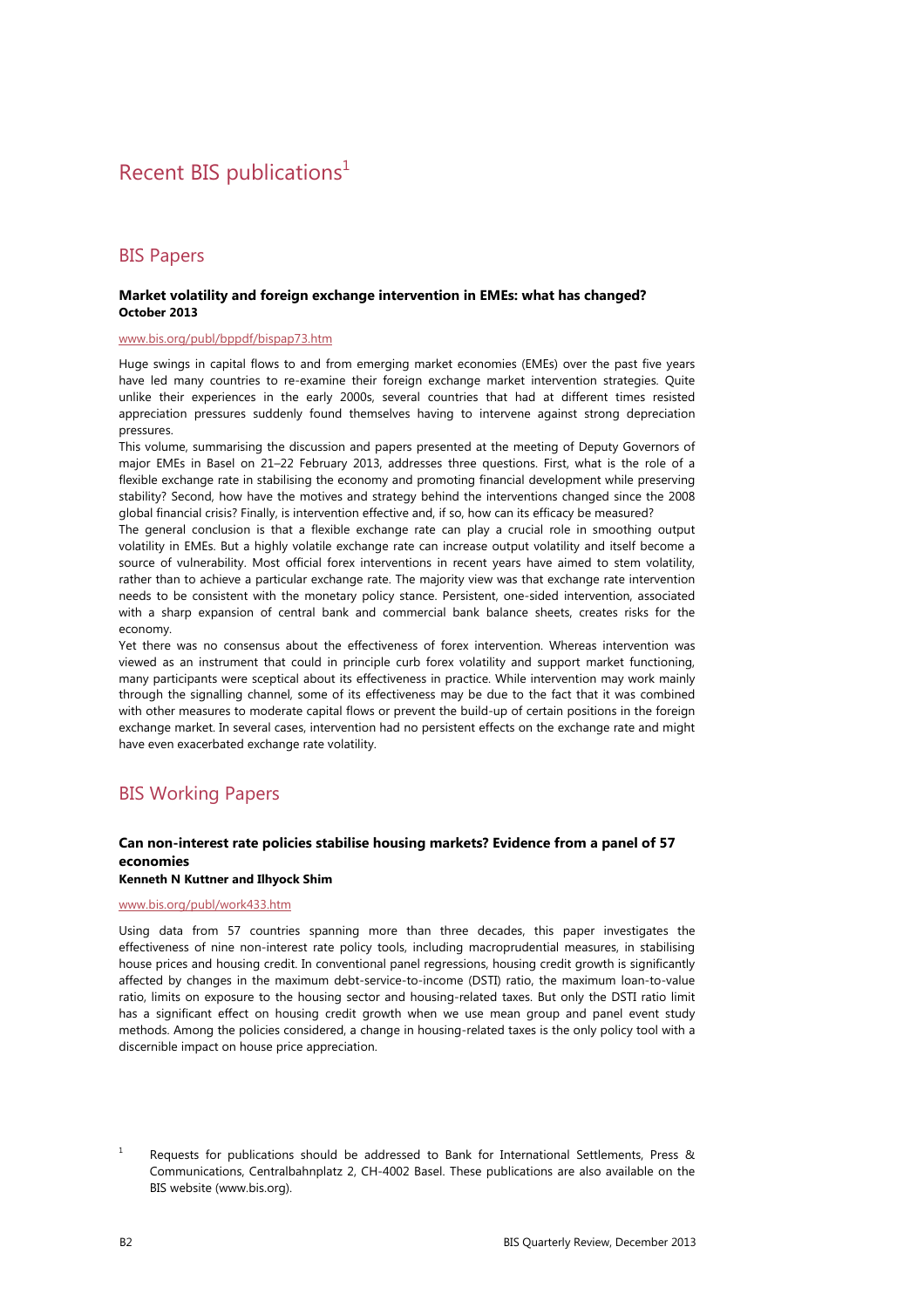#### **Liquidity regulation and the implementation of monetary policy Morten Bech and Todd Keister**

#### www.bis.org/publ/work432.htm

In addition to revamping existing rules for bank capital, Basel III introduces a new global framework for liquidity regulation. One part of this framework is the liquidity coverage ratio (LCR), which requires banks to hold sufficient high-quality liquid assets to survive a 30-day period of market stress. As monetary policy typically involves targeting the interest rate on loans of one of these assets - central bank reserves - it is important to understand how this regulation may impact the efficacy of central banks' current operational frameworks. We introduce term funding and an LCR requirement into an otherwise standard model of monetary policy implementation. Our model shows that if banks face the possibility of an LCR shortfall, then the usual link between open market operations and the overnight interest rate changes and the short end of the yield curve becomes steeper. Our results suggest that central banks may want to adjust their operational frameworks as the new regulation is implemented.

## **Transmitting global liquidity to East Asia: policy rates, bond yields, currencies and dollar credit**

### **Dong He and Robert N McCauley**

### www.bis.org/publ/work431.htm

We review extant work on the transmission of monetary policy, both conventional and unconventional, of the major advanced economies to East Asia through monetary policy reactions, integrated bond markets and induced currency appreciation. We present new results on the growth of foreign currency credit, especially US dollar credit, as a transmission mechanism. Restrained growth of dollar credit in Korea contrasts with very rapid growth on the Chinese mainland and in Hong Kong SAR.

#### **Asymmetric effects of FOREX intervention using intraday data: evidence from Peru Erick Lahura and Marco Vega**

#### www.bis.org/publ/work430.htm

Asymmetric effects of Central Bank foreign exchange (Forex) intervention have not been extensively studied in the literature, even though in practice Central Bank's motives for purchasing and for selling foreign currency may differ. This paper studies asymmetric effects of Central Bank interventions under the premise that policy authorities view depreciations and appreciations as having asymmetric implications. Using undisclosed intraday data for Peru from 2009 to 2011, this paper shows that Central Bank interventions in the foreign exchange market have a significant and asymmetric effect on interbank exchange rates. Specifically, central bank intervention is more effective in reducing the interbank exchange rate than in raising it.

#### **On central bank interventions in the Mexican peso/dollar foreign exchange market Santiago García-Verdú and Miguel Zerecero**

#### www.bis.org/publ/work429.htm

In recent years the Bank of Mexico has made a series of rules-based interventions in the peso/dollar foreign exchange market. We assess the effectiveness of two specific interventions that occurred in periods of great stress for the Mexican economy. The aims of these two interventions were, respectively, to provide liquidity and to promote orderly conditions in the foreign exchange market. For our analysis, we follow the framework implemented by Dominguez (2003) and Dominguez (2006), an event-style microstructure approach. We use the bid-ask spreads as a measure of liquidity and of orderly conditions. In general, our results show no indication of an effect in the opposite direction from the one intended for the first intervention and are fairly conclusive regarding a significant reduction on the bid-ask spread for the second intervention.

#### **The impact of pre-announced day-to-day interventions on the Colombian exchange rate**

#### **Juan José Echavarría, Luis Fernando Melo, Santiago Téllez and Mauricio Villamizar**

#### www.bis.org/publ/work428.htm

The adoption of a managed regime assumes that interventions are relatively successful. However, while some authors consider that foreign exchange interventions are not effective, arguing that domestic and foreign assets are close substitutes, others advocate their use and maintain that their effects can even last for months. There is also a lack of consensus on the related question of how to intervene. Are dirty interventions more powerful than pre-announced constant ones? This paper compares the effects of day-to-day interventions with discretionary interventions by combining a Tobit-GARCH reaction function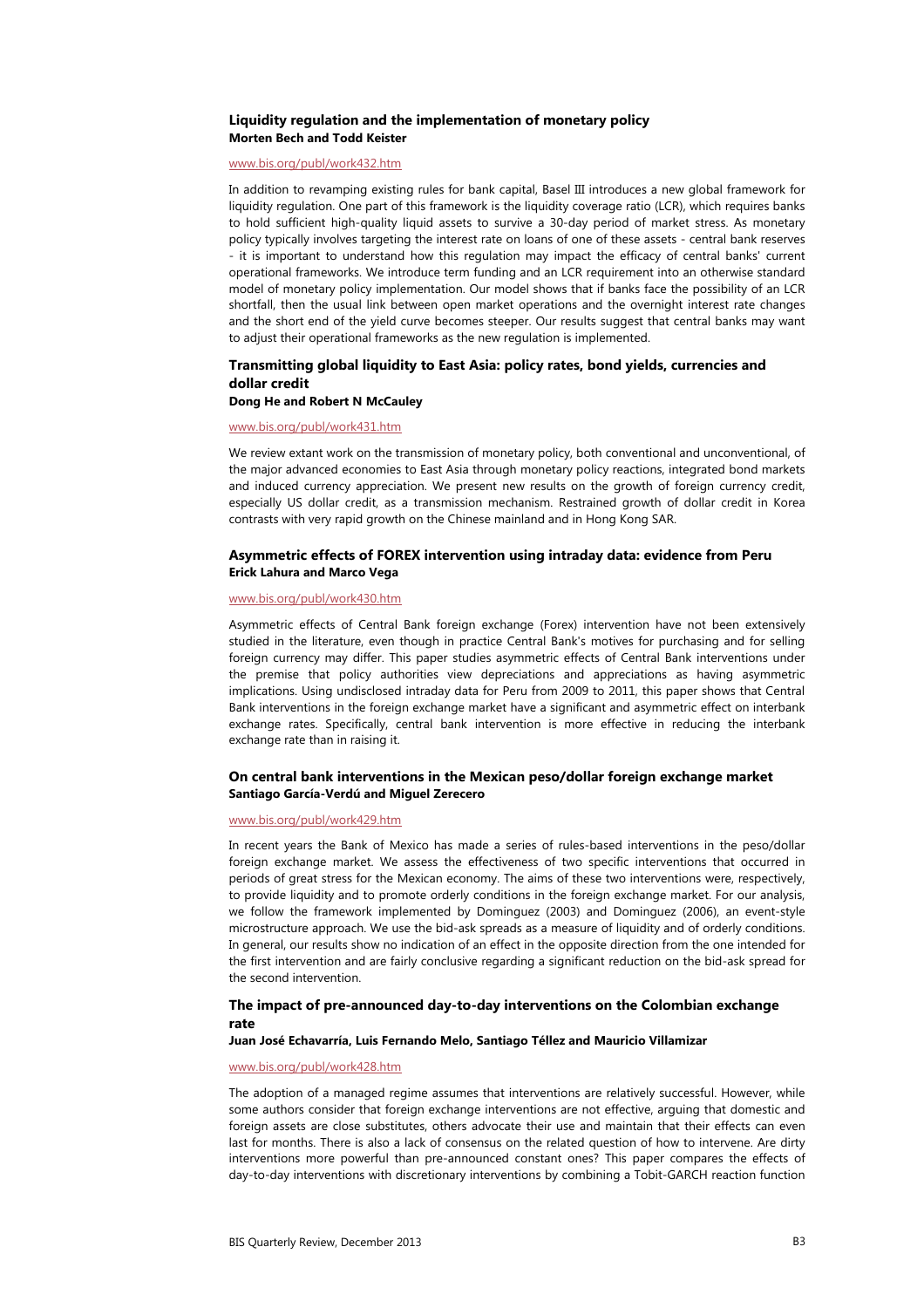with an asymmetric power PGARCH(1,1) impact function. Our results show that the impact of preannounced and transparent US\$ 20 million daily interventions, adopted by Colombia in 2008-2012, has been much larger than the impact of dirty interventions adopted in 2004-2007.We find that the impact of a change in daily interventions (from US\$20 million to US\$ 40 million) raises the exchange rate by approximately Col \$2, implying that actual interventions of US\$ 1000 million increase the exchange rate in one day by 5.50%. We also find a positive impact of capital controls.

#### **Interventions and inflation expectations in an inflation targeting economy Pablo Pincheira**

#### www.bis.org/publ/work427.htm

In this paper we explore the role that exchange rate interventions may play in determining inflation expectations in Chile. To that end, we consider a set of nine deciles of inflation expectations coming from the survey of professional forecasters carried out by the Central Bank of Chile. We consider two episodes of preannounced central bank interventions during the sample period 2007–12.

#### **Order flow and the real: indirect evidence of the effectiveness of sterilised interventions Emanuel Kohlscheen**

#### www.bis.org/publ/work426.htm

This study presents indirect evidence of the effectiveness of sterilized interventions in Brazil based on the complete records of daily customer order flow data reported by Brazilian dealers, as well as foreign exchange intervention data over a time span of 10 years (2002–11). We find that the effect of USD sales by end-users on the BRL/USD was much stronger on days in which the BCB did not intervene in the spot foreign exchange market.

## Basel Committee on Banking Supervision

#### **Fundamental review of the trading book - second consultative document October 2013**

#### www.bis.org/publ/bcbs265.htm

The Basel Committee on Banking Supervision has today issued a second consultative paper on the fundamental review of capital requirements for the trading book. The paper comprises a detailed set of proposals for a comprehensive revision of the market risk framework. This initiative forms part of the Committee's broader agenda to reform regulatory standards for banks in response to the financial crisis. The May 2012 consultative paper set out a number of specific measures to improve trading book capital requirements. These initial proposals reflected the Committee's overall objective of designing a new regulatory framework that addresses weaknesses in risk measurement under the current internal modelsbased and standardised approaches, with a view to promoting consistent implementation across jurisdictions.

This second consultative document provides more detail on the approaches introduced in May 2012, and sets out a draft text for a revised market risk framework. It has been informed by comments received on the first consultative paper, and lessons learnt from the Committee's recent investigations into the variability of market risk-weighted assets.

The key features of the proposed revised framework include:

- A revised boundary between the trading book and banking book. The new approach aims to create a less permeable and more objective boundary that remains aligned with banks' risk management practices, and reduces the incentives for regulatory arbitrage.
- A revised risk measurement approach and calibration. The proposals involve a shift in the measure of risk from value-at-risk to expected shortfall so as to better capture "tail risk", and calibration based on a period of significant financial stress.
- The incorporation of the risk of market illiquidity, through the introduction of "liquidity horizons" in the market risk metric, and an additional risk assessment tool for trading desks with exposure to illiquid, complex products.
- A revised standardised approach that is sufficiently risk-sensitive to act as a credible fallback to internal models, and is still appropriate for banks that do not require sophisticated measurement of market risk.
- A revised internal models-based approach, encompassing a more rigorous model approval process, and more consistent identification and capitalisation of material risk factors. Hedging and diversification recognition will also be based on empirical evidence that such practices are effective during periods of stress.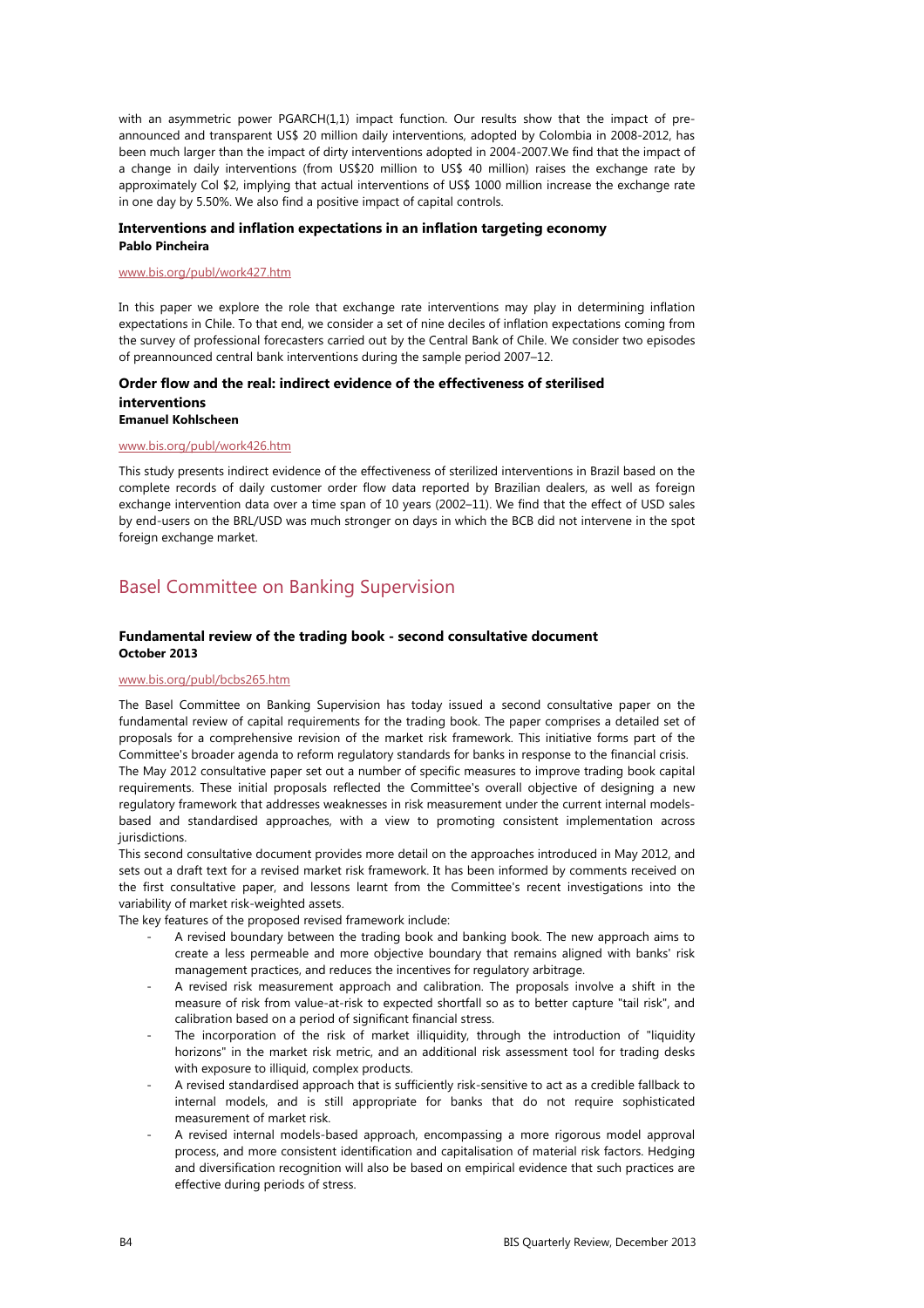- A strengthenedrelationship between the standardised and the models-based approaches. This is achieved by establishing a closer calibration of the two approaches, requiring mandatory calculation of the standardised approach by all banks, and requiring mandatory public disclosure of standardised capital charges by all banks, on a desk-by-desk basis.
- A closer alignment between the trading book and the banking book in the regulatory treatment of credit risk. This involves a differential approach to securitisation and nonsecuritisation exposures.

The Committee is also considering the merits of introducing the standardised approach as a floor or surcharge to the models-based approach. However, it will only make a final decision on this issue following a comprehensive Quantitative Impact Study, after assessing the impact and interactions of the revised standardised and models-based approaches.

#### **Point Liquidity stress testing: a survey of theory, empirics and current industry and supervisory practices BCBS Working paper no 24**

#### **October 2013**

#### www.bis.org/publ/bcbs\_wp24.htm

Stress-testing is an important tool in developing a complete picture of an institution's liquidity risk profile. What constitutes a good stress test is, however, not universally clear. Practices still differ widely, not only in the supervisory community, but also in the banking industry. The Research Task Force's Workgroup on Liquidity Stress-Testing was mandated to draft a survey on current practices, identify gaps and - where possible - suggest ways forward.

This survey has been written with the broader supervisory community in mind. The Workgroup believes this would include a wide range of functions: for example, micro-prudential line supervisors, staff of supervisory institutions involved with liquidity stress tests, macroprudential regulators and supervisors. Many of the findings are, however, also relevant for risk managers in banks, given their role in measuring their institution's liquidity risk profile and enforcing risk limits. The key messages could also be helpful in future efforts to develop more guidance with regard to liquidity stress-testing.

#### **Basel III Regulatory Consistency Assessment Programme (RCAP) October 2013**

#### www.bis.org/publ/bcbs264.htm

Implementation of the Basel III framework is a key global regulatory reform priority. Full and consistent implementation within the internationally agreed timeframe is aimed at strengthening the resilience of the banking system, improving market confidence in regulatory ratios and promoting a level playing field.

To facilitate the implementation process, the Basel Committee adopted in 2012 a comprehensive *Regulatory Consistency Assessment Program* (RCAP). The RCAP consists of two distinct but complementary work streams to *monitor* the timely adoption of Basel III standards, and to *assess* the consistency and completeness of the adopted standards including the significance of any deviations in the regulatory framework. It also facilitates an effective dialogue among Basel Committee members and informs its broader standards-development work.

The assessment work is carried out on a jurisdictional as well as on a thematic basis. Currently, the focus of the RCAP is on risk-based capital. This will expand from 2015 to cover Basel III standards on liquidity, leverage and systemically important banks (SIBs).

Based on the experience with the RCAP to date the Basel Committee has updated the procedures and process for conducting *jurisdictional* assessments under the RCAP. The RCAP methodology describes the complete assessment programme and also introduces the RCAP questionnaire, which member jurisdictions complete ahead of the assessment and update it regularly. Both the assessment methodology document and the RCAP questionnaire will help all regulators, supervisors and financial stability authorities to evaluate their own progress with implementation of Basel III framework and identify areas for improvement. The document will be kept under review and updated as the scope of the RCAP expands to include all aspects of the Basel III framework.

#### **Progress report on implementation of the Basel regulatory framework October 2013**

#### www.bis.org/publ/bcbs263.htm

This updated *Progress report on implementation of the Basel regulatory framework* provides a high-level view of Basel Committee members' progress in adopting Basel II, Basel 2.5 and Basel III, as of end September 2013.

It focuses on the status of domestic rule-making processes to ensure that the Committee's capital standards are transformed into national law or regulation according to the internationally agreed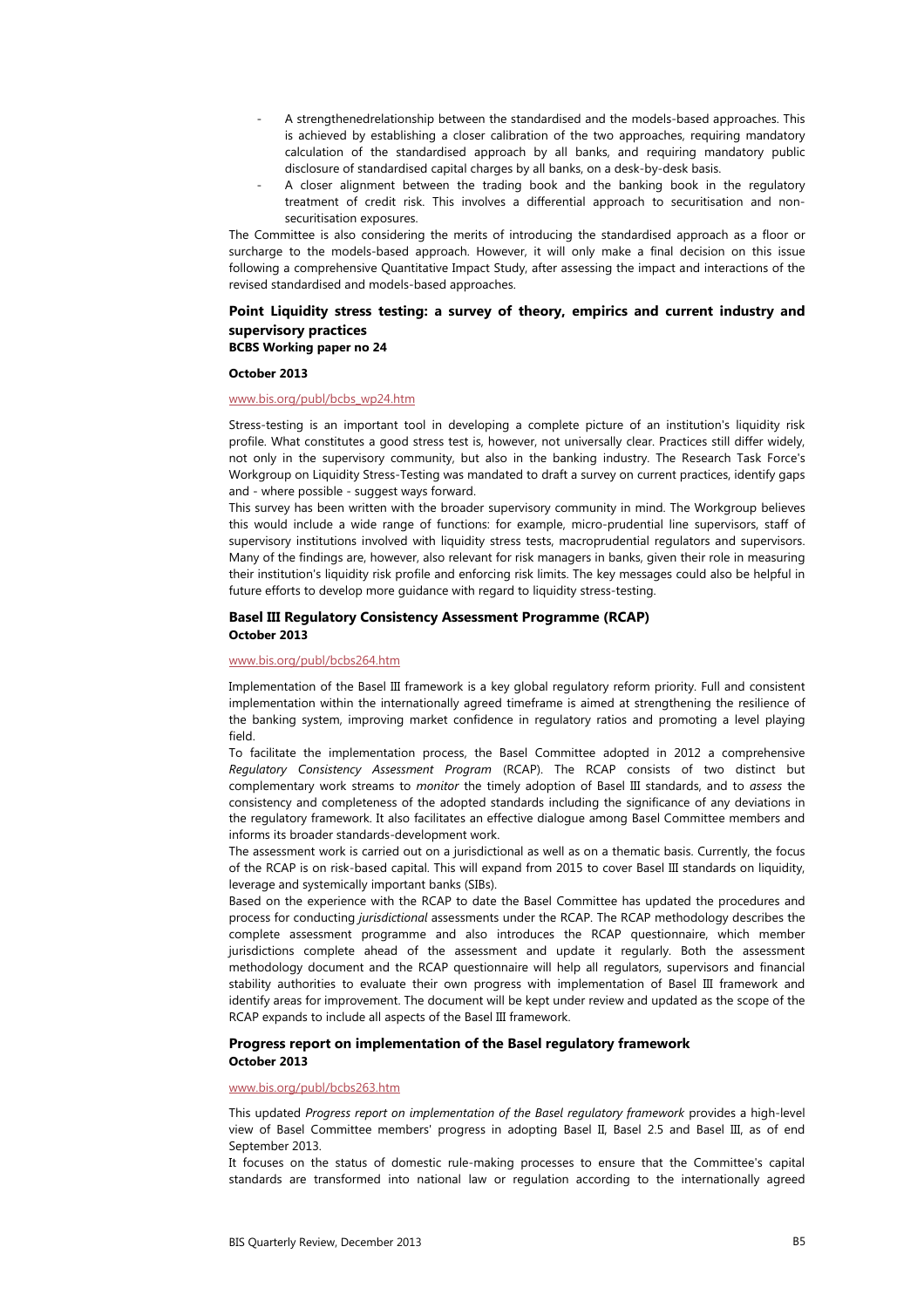timeframes. The Committee believes that disclosure will provide additional incentive for members to fully comply with the international agreements.

This report updates the Committee's August 2013 report to G20 Leaders on implementation of the Basel regulatory framework.

#### **Results of the Basel III monitoring exercise as of 31 December 2012 September 2013**

#### www.bis.org/publ/bcbs262.htm

This report presents the results of the Basel Committee's Basel III monitoring exercise. The study is based on the rigorous reporting processes set up by the Committee to periodically review the implications of the Basel III standards for financial markets. The results of previous exercises in this series were published in March 2013, September 2012 and April 2012.

A total of 223 banks participated in the current study, comprising 101 large internationally active banks ("Group 1 banks", defined as internationally active banks that have Tier 1 capital of more than €3 billion) and 122 Group 2 banks (ie representative of all other banks).

The results of the monitoring exercise assume that the final Basel III package has been fully implemented, based on data as of 31 December 2012. That is, they do not take account of the transitional arrangements set out in the Basel III framework, such as the gradual phase-in of deductions from regulatory capital. No assumptions were made about bank profitability or behavioural responses, such as changes in bank capital or balance sheet composition. For that reason, the results of the study are not comparable to industry estimates.

Data as of 31 December 2012 show that shortfalls in the risk-based capital of large internationally active banks continue to shrink. The aggregate shortfall of Common Equity Tier 1 (CET1) capital with respect to the 4.5% minimum has narrowed to €2.2 billion, which is €1.5 billion lower than on 30 June 2012. At the CET1 target level of 7.0% (plus the surcharges on G-SIBs as applicable), the aggregate CET1 shortfall for Group 1 banks is €115.0 billion, which is €82.9 billion lower than previously. As a point of reference, the sum of after-tax profits prior to distributions across the same sample of Group 1 banks during 2012 was €419.4 billion.

Under the same assumptions, the capital shortfall for Group 2 banks included in the sample is estimated at €11.4 billion for the CET1 minimum of 4.5% and €25.6 billion for a CET1 target level of 7.0%. While this represents an increase compared to the previous period, this is mainly due to some Group 2 banks that are included for the first time (ie the sample has been expanded in size) together with a very small part of the sample that has posted an increase in shortfalls. The sum of Group 2 bank after-tax profits prior to distributions in 2012 was €29.5 billion.

The average CET1 capital ratios under the Basel III framework across the same sample of banks are 9.2% for Group 1 banks and 8.6% for Group 2 banks. This compares with the fully phased-in CET1 minimum requirement of 4.5% and a CET1 target level of 7.0%.

Basel III's Liquidity Coverage Ratio (LCR) was revised by the Committee in January 2013 and will come into effect on 1 January 2015. The minimum requirement will be set initially at 60% and then rise in equal annual steps to reach 100% in 2019. The end-December 2012 reporting period was the first data collection exercise for which a comprehensive calculation of the revised LCR standard could be conducted. Given that such data was not collected for the end-June 2012 period, period-over-period comparisons for the LCR are not provided; however, end-December 2012 data are used to provide a comparison of the revised LCR standard issued in January 2013 with the original LCR standard issued in December 2010.

The weighted average LCR for the Group 1 bank sample was 119%. For Group 2 banks, the average LCR was 126%. These figures compare to average LCRs of 95% and 99% for Group 1 banks and Group 2 banks, respectively, based on the December 2010 version of the LCR standards. For banks in the sample, 68% reported an LCR that met or exceeded a 100% minimum requirement, while 90% reported an LCR at or above a 60% minimum requirement.

Basel III's longer-term structural liquidity standard - the Net Stable Funding Ratio (NSFR) - is currently under review by the Basel Committee to address any unintended consequences prior to its implementation by 1 January 2018. Basel III monitoring results for the end-December 2012 reporting period give an indication of the impact of the standard's calibration based on the December 2010 text. The weighted average NSFR for the Group 1 bank sample improved slightly to 100%, compared with 99% at the June 2012 reporting date. For Group 2 banks, the average NSFR declined slightly to 99%, compared with 100% as of June 2012.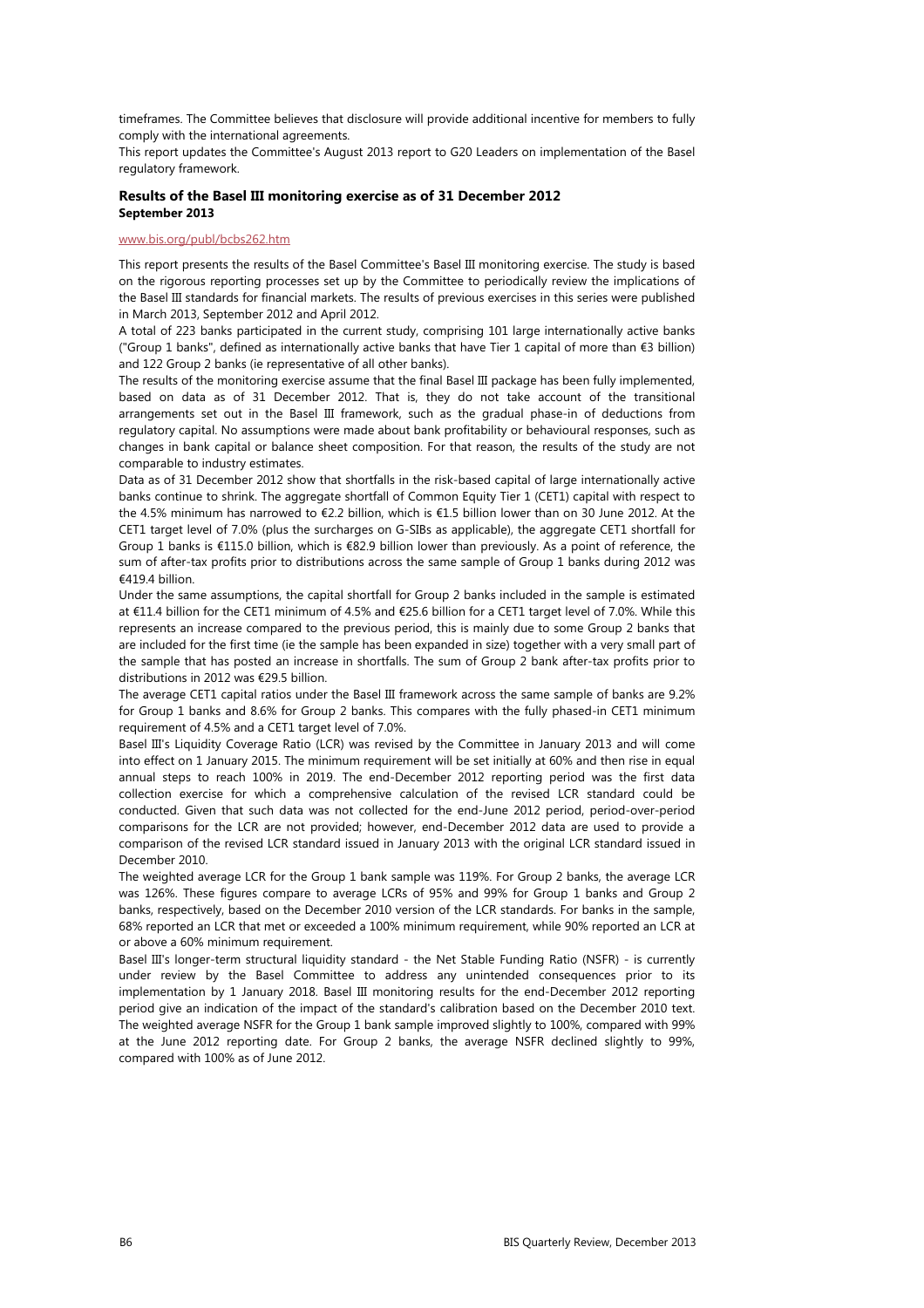## Committee on Payment and Settlements Systems

#### **Public quantitative disclosure standards for central counterparties - consultative report October 2013**

#### http://www.bis.org/publ/cpss114.htm

The Committee on Payment and Settlement Systems (CPSS) and the International Organization of Securities Commissions (IOSCO) have published for public comment a consultative document on the *Public quantitative disclosure standards for central counterparties*.

In order that the risks related to the use of central counterparties (CCPs) can be properly understood, CCPs need to make relevant information publicly available, as stated in the CPSS-IOSCO *Principles for financial market infrastructures*, published in April 2012.

To provide guidance on what should be disclosed by a CCP and other financial market infrastructures, CPSS and IOSCO published a *Disclosure framework* in December 2012, primarily covering qualitative data that need relatively infrequent updating (for example, when there is a change to a CCP's risk management framework). To complement that disclosure framework, the document now being published sets out guidance on the quantitative data that a CCP should disclose more frequently.

Taken together with the *Disclosure framework*, the proposed disclosures in this consultative document are intended to support the objectives of enabling stakeholders, including authorities, participants (direct, indirect and prospective) and the public, to: compare CCP risk controls, including financial condition and financial resources to withstand potential losses; have a clear, accurate and full understanding of the risks associated with a CCP; understand and assess a CCP's systemic importance and its impact on systemic risk; and understand and assess the risks of participating in CCPs (directly, and, to the extent relevant, indirectly).

#### **Payment, clearing and settlement systems in Macedonia, FYR**

#### **October 2013**

### www.bis.org/publ/cpss113.htm

The Committee on Payment and Settlement Systems (CPSS) publishes - under the aegis of the Bank for International Settlements (BIS) - reference works on payment systems and other financial market infrastructures in both CPSS member and non-member countries. These publications are widely known as Red Books.

The present volume, the first edition of the Red Book for Macedonia, FYR, is another step towards increasing our understanding of the way payment, clearing and settlement systems work in different countries.

Financial market infrastructures that are resilient and effective enhance the stability of the financial system. They also reduce transaction costs in the economy, promote the efficient use of financial resources, improve financial market liquidity and facilitate the conduct of monetary policy.

Central banks have a strong interest in promoting safety and improving efficiency in financial market infrastructures. They play a key role in domestic payment system development and, in many cases, operate large-value payment systems. Central banks in many countries have been influential in improving public understanding of financial market infrastructures in their countries and public awareness of the various policy issues they raise.

We hope that this volume will contribute to the general understanding and awareness of financial market infrastructures and associated arrangements in Macedonia, FYR, both domestically and internationally.

### **Statistics on payment, clearing and settlement systems in the CPSS countries - Figures for 2012 - preliminary release**

### **September 2013**

www.bis.org/publ/cpss112.htm

This is an annual publication that provides data on payments and payment, clearing and settlement systems in the CPSS countries.

This version of the statistical update contains data for 2012 and earlier years. There are detailed tables for each individual country as well as a number of comparative tables.

Please note that this publication contains some provisional data for 2012 while some others are not yet available.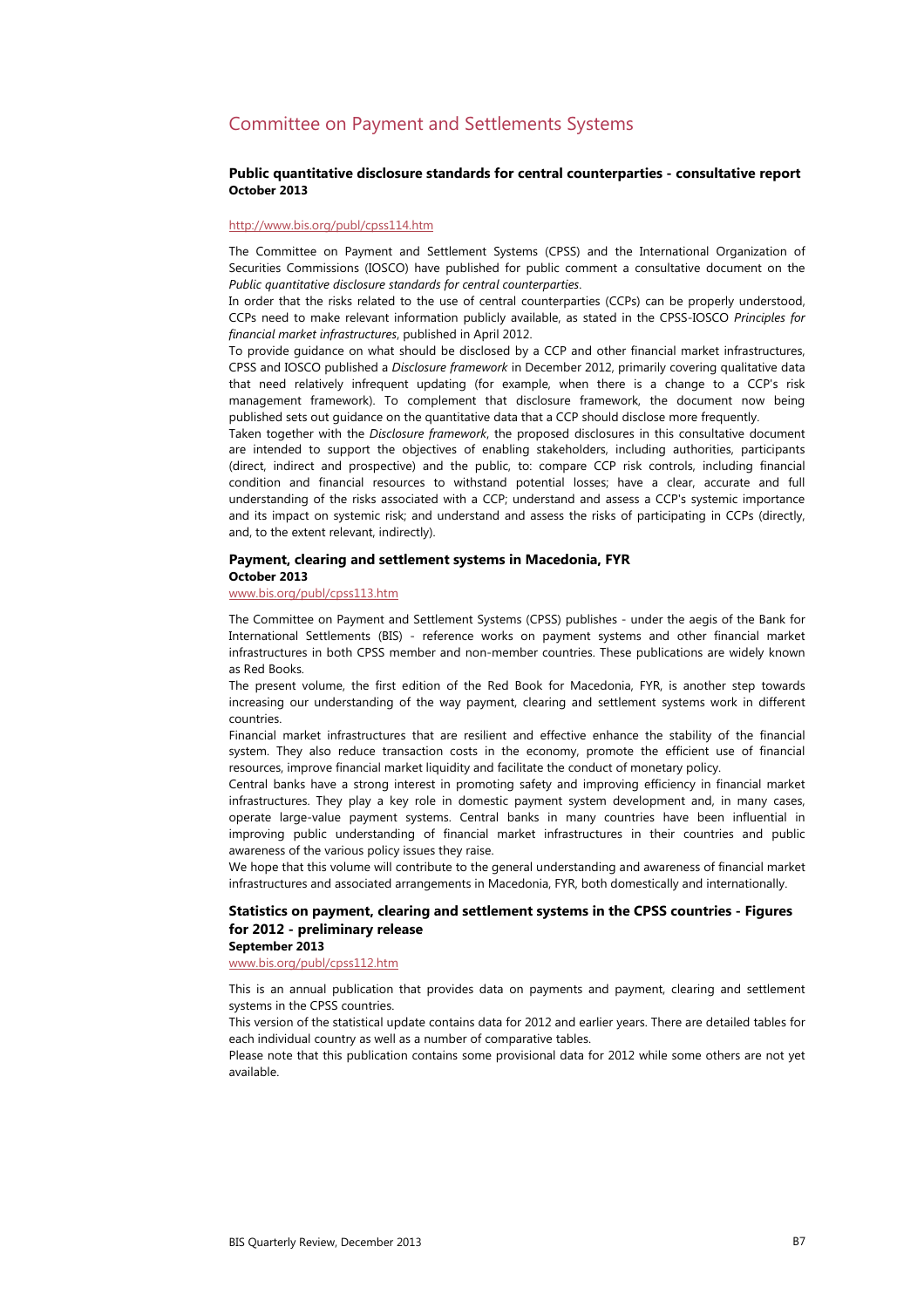## Speeches

### **Addressing risks to financial stability**

Speech by Mr Jaime Caruana, General Manager of the Bank for International Settlements, to the 49th SEACEN Governors' Conference and High-level Seminar, Kathmandu, Nepal, 21 November 2013

#### www.bis.org/speeches/sp131126.htm

Regulatory reforms, in particular more capital and new liquidity buffers for banks, have made the financial system more resilient. Nonetheless, regulation typically cannot keep up with the pace of financial innovation. What is to be done? Two measures are suggested. First, supervision should be proactive and keep the systemic risk dimension in clear view. Second, monetary policy could help fill the "cracks" in the regulatory framework and constrain incentives for increased leverage. Finally, the monitoring of bank lending is not enough by itself but needs to be complemented by analysing patterns of financing through capital markets. The substantial recent growth of external bond issuance by Asian firms, usually in dollars, bears close watching.

#### **Ebbing global liquidity and monetary policy interactions**

Speech by Mr Jaime Caruana, General Manager of the Bank for International Settlements, given at the Central Bank of Chile Fifth Summit Meeting of Central Banks on Inflation Targeting: "Global liquidity, capital flows and policy coordination", Santiago, Chile, 15 November 2013

#### www.bis.org/speeches/sp131118a.htm

This speech reconsiders monetary policy interactions in the light of the fresh evidence provided by the events of May through August 2013: (i) Some emerging market central banks found themselves raising policy rates to resist currency depreciation. (ii) Bond yields in emerging market local bond markets as well reflected or even amplified the backup in dollar yields. (iii) Emerging market currencies depreciated to varying extents, despite policy responses. (iv) The extension of dollar credit to borrowers outside the United States slowed, with a sharp decline in net bond issuance in the third quarter, and, in the second quarter, a reversal in bank flows in Latin America and a deceleration in those to Asia. (v) Measures of portfolio capital flows showed some reversals, but in addition investors hedged long currency positions in forward markets. Policymakers have an opportunity to prepare for any renewed financial market strains from the normalisation of monetary policy in major economies.

#### **The changing nature of central bank independence**

Panel remarks by Mr Jaime Caruana, General Manager of the Bank for International Settlements, given at the Bank of Mexico international conference "Central bank independence – Progress and challenges", Mexico City, 14–15 October 2013

#### www.bis.org/speeches/sp131017.htm

Central bank independence has traditionally aimed at insulating monetary policy from undue political pressure. Extraordinary monetary easing has given rise to new forces that might work against the timely normalisation of policy. One force emanates from financial markets and highly indebted private sectors and might be called the threat of "financial dominance". This is akin to the more traditional concept of fiscal dominance, which itself threatens unless governments get their finances under control. The second force arises from unrealistic expectations that central banks' prolonged monetary accommodation can deliver the only antidote to the pathologies we currently face. One may term this "expectations dominance". Central banks should decide the timing and pace of the inevitable normalisation without being unduly constrained by these pressures. What is ultimately at stake is their credibility in fulfilling their mandates.

#### **Central bank independence - a path less clear**

Remarks by Mr Stephen G Cecchetti, Economic Adviser and Head of Monetary and Economic Department of the BIS, prepared for the International Conference held to commemorate the 20th anniversary of the autonomy of the Bank of Mexico, Mexico City, 14 October 2013

#### www.bis.org/speeches/sp131014.htm

It is always a pleasure to return to Mexico City; especially so on this important occasion. Anniversaries are always a good time to reflect on the past in an effort to learn and to plan for the future. And, since this is an anniversary of autonomy, my task is to look at the history and the future of central bank independence. Before I start, let me be clear: I believe that central bank independence has served us well in the past, and will continue to serve us well in the future.